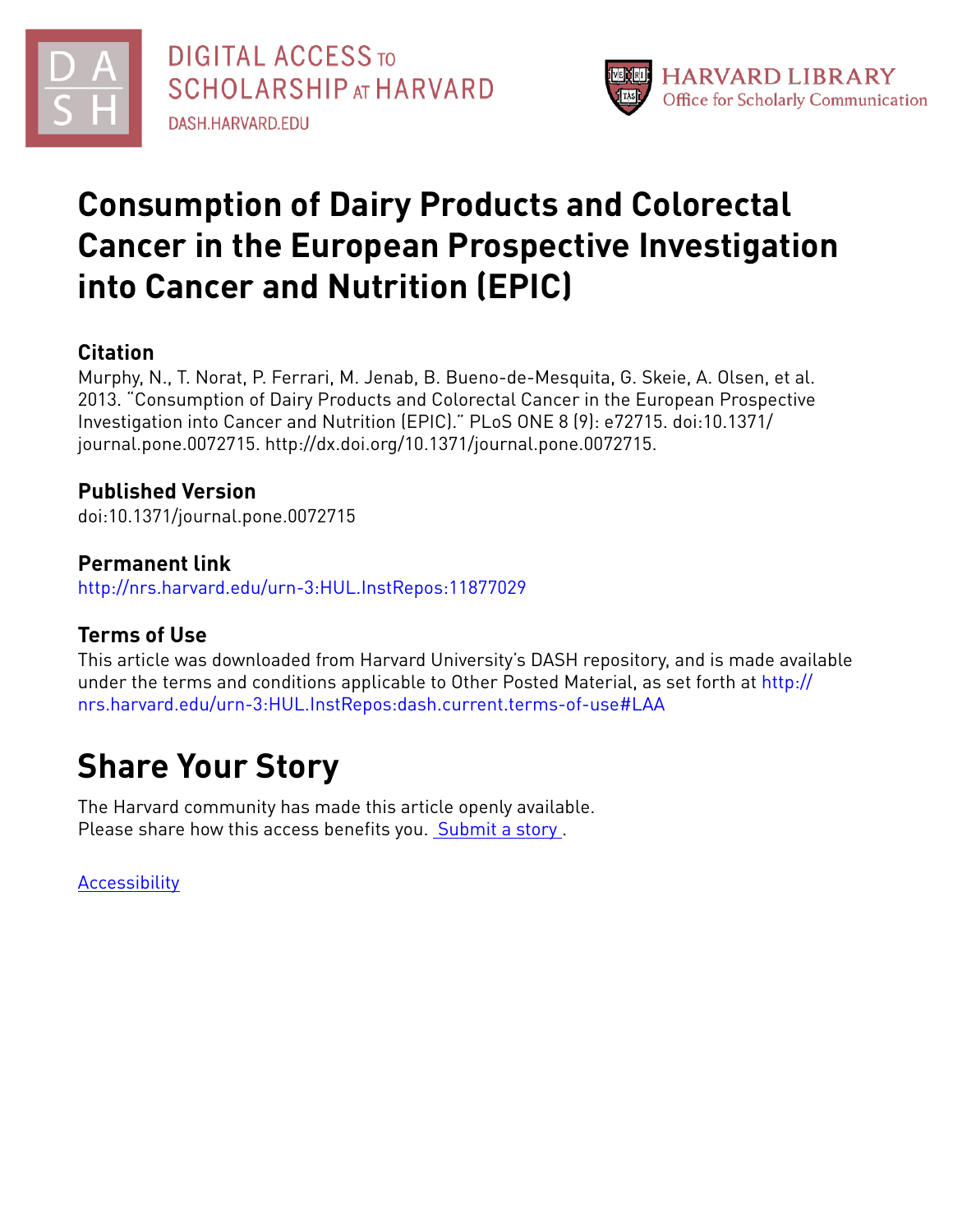# Consumption of Dairy Products and Colorectal Cancer in the European Prospective Investigation into Cancer and Nutrition (EPIC)

Neil Murphy<sup>1</sup>, Teresa Norat<sup>1</sup>\*, Pietro Ferrari<sup>2</sup>, Mazda Jenab<sup>2</sup>, Bas Bueno-de-Mesquita<sup>3,4</sup>, Guri Skeie<sup>5</sup>, Anja Olsen<sup>6</sup>, Anne Tjønneland<sup>6</sup>, Christina C Dahm<sup>7,8</sup>, Kim Overvad<sup>8</sup>, Marie Christine Boutron-Ruault<sup>9,10</sup>, Françoise Clavel-Chapelon<sup>9,10</sup>, Laura Nailler<sup>9,10</sup>, Rudolf Kaaks<sup>11</sup>, Birgit Teucher<sup>11</sup>, Heiner Boeing<sup>12</sup>, Manuela M Bergmann<sup>12</sup>, Antonia Trichopoulou<sup>13,14</sup>, Pagona Lagiou<sup>13,15,16</sup>, Dimitrios Trichopoulos<sup>14,15,16</sup>, Domenico Palli<sup>17</sup>, Valeria Pala<sup>18</sup>, Rosario Tumino<sup>19</sup>, Paolo Vineis<sup>1,20</sup>, Salvatore Panico<sup>21</sup>, Petra H. M. Peeters<sup>22</sup>, Vincent K. Dik<sup>4</sup>, Elisabete Weiderpass<sup>5</sup>, Eiliv Lund<sup>5</sup>, Jose Ramon Quiros Garcia<sup>23</sup>, Raul Zamora-Ros<sup>24</sup>, Maria José Sánchez Pérez<sup>25,26</sup>, Miren Dorronsoro<sup>27</sup>, Carmen Navarro<sup>26,28,29</sup>, Eva Ardanaz<sup>26,30</sup>, Jonas Manjer<sup>31</sup>, Martin Almquist<sup>32</sup>, Ingegerd Johansson<sup>33</sup>, Richard Palmqvist<sup>34</sup>, Kay-Tee Khaw<sup>35</sup>, Nick Wareham<sup>36</sup>, Timothy J. Key<sup>37</sup>, Francesca L. Crowe<sup>37</sup>, Veronika Fedirko<sup>2</sup>, Marc J. Gunter<sup>1</sup>, Elio Riboli<sup>1</sup>

1 Department of Epidemiology and Biostatistics, School of Public Health, Imperial College London, London, United Kingdom, 2 International Agency for Research on Cancer, Lyon, France, 3 The National Institute for Public Health and the Environment, Bilthoven, The Netherlands, 4 Department of Gastroenterology and Hepatology, University Medical Centre, Utrecht, The Netherlands, 5 Institute of Community Medicine, University of Tromsø, Tromsø, Norway, 6 Danish Cancer Society, Institute of Cancer Epidemiology, Copenhagen, Denmark, 7 Department of Cardiology, Aarhus University Hospital, Aalborg, Denmark, 8 Department of Epidemiology, School of Public Health, Aarhus University, Aarhus, Denmark, 9 Inserm, Centre for Research in Epidemiology and Population Health, Institut Gustave Roussy, Villejuif, France, 10 Paris South University, UMRS 1018, F-94805, Villejuif, France, 11 German Cancer Research Center, Division of Cancer Epidemiology, Heidelberg, Germany, 12 Department of Epidemiology, German Institute of Human Nutrition, Potsdam-Rehbrücke, Germany, 13 World Health Organization Collaborating Center for Food and Nutrition Policies, Department of Hygiene, Epidemiology and Medical Statistics, University of Athens Medical School, Athens, Greece, 14 Hellenic Health Foundation, Athens, Greece, 15 Department of Epidemiology, Harvard School of Public Health, Boston, Massachusetts, United States of America, 16 Bureau of Epidemiologic Research, Academy of Athens, Athens, Greece, 17 Molecular and Nutritional Epidemiology Unit, Cancer Research and Prevention Institute - ISPO, Florence, Italy, 18 Nutritional Epidemiology Unit, Fondazione IRCCS Istituto Nazionale Tumori, Milan, Italy, 19 Cancer Registry and Histopathology Unit, "Civile - M.P.Arezzo" Hospita, ASP Ragusa, Italy, 20 HuGeF Foundation, Torino, Italy, 21 Department of Clinical and Experimental Medicine, Federico II University, Naples, Italy, 22 Julius Centre, University Medical Centre Utrecht, Utrecht, The Netherlands, 23 Public Health Directorate, Asturias, Spain, 24 Unit of Nutrition, Environment and Cancer Catalan Institute of Oncology, Barcelona, Spain, 25 Andalusian School of Public Health, Granada, Spain, 26 CIBER Epidemiology and Public Health CIBERESP, Madrid, Spain, 27 Public Health Division of Gipuzkoa, Basque Regional Health Department and Ciberesp-Biodonostia, San Sebastian, Spain, 28 Department of Epidemiology, Murcia Regional Health Council, Murcia, Spain, 29 Sociosanitary Sciences Department, Universidad de Murcia, Murcia, Spain, 30 Navarre Public Health Institute, Pamplona, Spain, 31 Department of Plastic Surgery, Lund University, Malmo, Sweden, 32 Department of Surgery, Lund University, Malmo, Sweden, 33 Department of Odontology, Umeå University, Umeå, Sweden, 34 Department of Medical Biosciences, Pathology, Umeå University, Umeå, Sweden, 35 University of Cambridge, Cambridge, United Kingdom, 36 MRC Epidemiology Unit, Cambridge, United Kingdom, 37 Cancer Epidemiology Unit, Nuffield Department of Clinical Medicine, University of Oxford, Oxford, United Kingdom

## Abstract

Background: Prospective studies have consistently reported lower colorectal cancer risks associated with higher intakes of total dairy products, total milk and dietary calcium. However, less is known about whether the inverse associations vary for individual dairy products with differing fat contents.

Materials and Methods: In the European Prospective Investigation into Cancer and Nutrition (EPIC), we investigated the associations between intakes of total milk and milk subtypes (whole-fat, semi-skimmed and skimmed), yoghurt, cheese, and dietary calcium with colorectal cancer risk amongst 477,122 men and women. Dietary questionnaires were administered at baseline. Multivariable hazard ratios (HRs) and 95% confidence intervals (CIs) were estimated using Cox proportional hazards models, adjusted for relevant confounding variables.

Results: During the mean 11 years of follow-up, 4,513 incident cases of colorectal cancer occurred. After multivariable adjustments, total milk consumption was inversely associated with colorectal cancer risk (HR per 200 g/day 0.93, 95% CI: 0.89–0.98). Similar inverse associations were observed for whole-fat (HR per 200 g/day 0.90, 95% CI: 0.82–0.99) and skimmed milk (HR per 200 g/day 0.90, 95% CI: 0.79–1.02) in the multivariable models. Inverse associations were observed for cheese and yoghurt in the categorical models; although in the linear models, these associations were non-significant. Dietary calcium was inversely associated with colorectal cancer risk (HR per 200 mg/day 0.95, 95% CI: 0.91–0.99); this association was limited to dairy sources of calcium only (HR per 200 mg/day 0.95, 95% CI: 0.91–0.99), with no association observed for non-dairy calcium sources (HR per 200 mg/day 1.00, 95% CI: 0.81–1.24).

Conclusions: Our results strengthen the evidence for a possible protective role of dairy products on colorectal cancer risk. The inverse associations we observed did not differ by the fat content of the dairy products considered.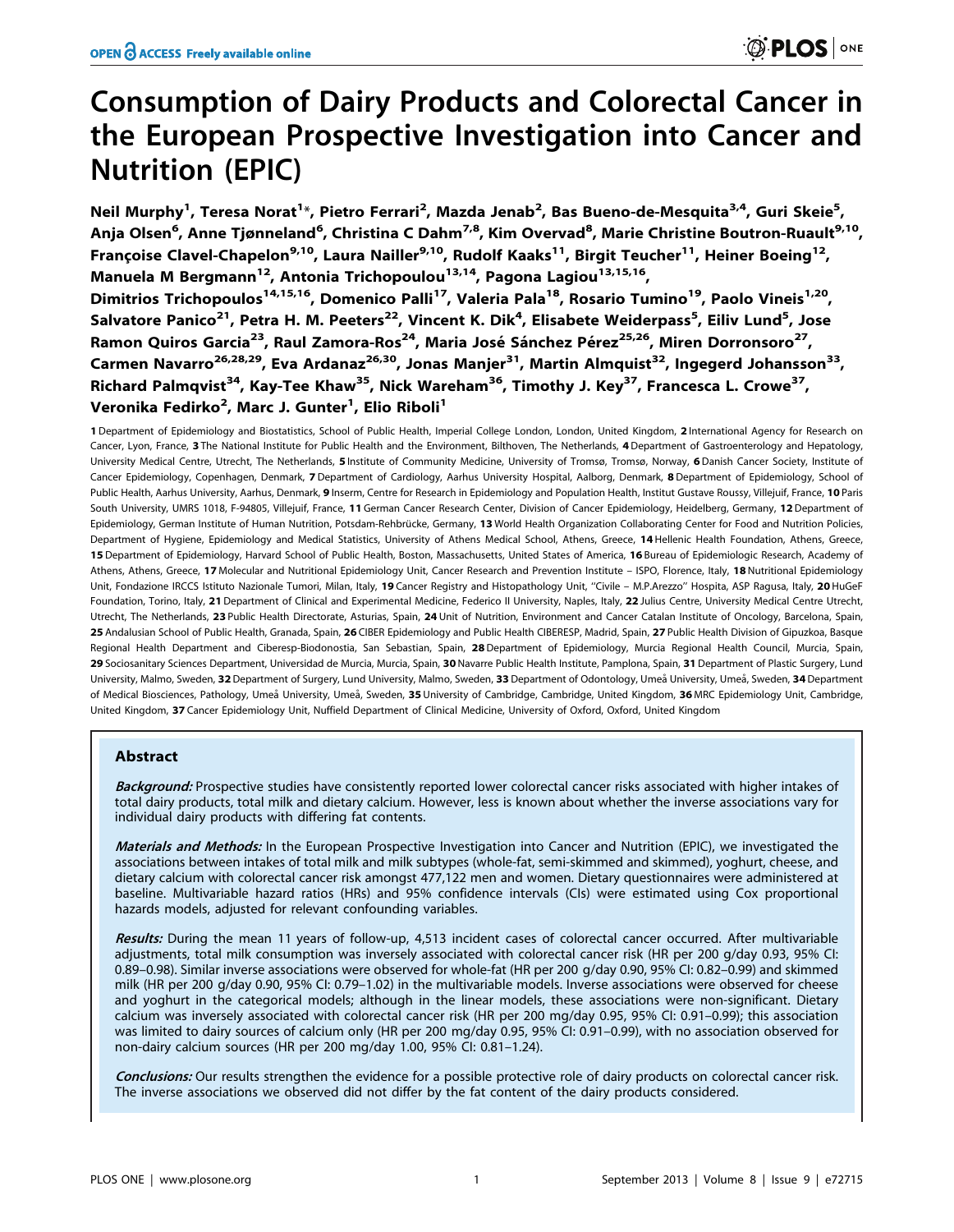Citation: Murphy N, Norat T, Ferrari P, Jenab M, Bueno-de-Mesquita B, et al. (2013) Consumption of Dairy Products and Colorectal Cancer in the European Prospective Investigation into Cancer and Nutrition (EPIC). PLoS ONE 8(9): e72715. doi:10.1371/journal.pone.0072715

Editor: Giovanna Bermano, Robert Gordon University, United Kingdom

Received February 15, 2013; Accepted July 14, 2013; Published September 2, 2013

**Copyright:** © 2013 Murphy et al. This is an open-access article distributed under the terms of the Creative Commons Attribution License, which permits restricted use, distribution, and reproduction in any medium, provided the original author and source are credited

**Funding:** The coordination of EPIC is financially supported by the European Commission (DG-SANCO) and the International Agency for Research on Cancer. The national cohorts are supported by Danish Cancer Society (Denmark); Ligue Contre le Cancer, Institut Gustave Roussy, Mutuelle Générale de l'Education Nationale, and Institut National de la Santé et de la Recherche Médicale (France); Deutsche Krebshilfe, Deutsches Krebsforschungszentrum, and Federal Ministry of Education and Research (Germany); Hellenic Health Foundation, Stavros Niarchos Foundation, and the Hellenic Ministry of Health and Social Solidarity (Greece); Italian Association for Research on Cancer, National Research Council, and Associazione Iblea per la Ricerca Epidemiologica (AIRE-ONLUS) Ragusa, Associazione Volontari Italiani Sangu Ragusa, Sicilian Government (Italy); Dutch Ministry of Public Health, Welfare and Sports, Netherlands Cancer Registry, LK Research Funds, Dutch Prevention Funds, Dutch ZON (Zorg Onderzoek Nederland), World Cancer Research Fund, and Statistics Netherlands (the Netherlands); European Research Council (grant number ERC-2009-AdG 232997) and Nordforsk, and Nordic Center of Excellence Programme on Food, Nutrition and Health (Norway); Health Research Fund, Regional Governments of Andalucía, Asturias, Basque Country, Murcia (No. 6236) and Navarra, and the Centro de Investigación Biomédica en Red en Epidemiología y Salud Pública and Instituto de Salud Carlos II (RD06/0020) (Spain); Swedish Cancer Society, Swedish Scientific Council, and Regional Government of Skåne and Västerbotten (Sweden); Cancer Research UK, Medical Research Council, Stroke Association, British Heart Foundation, Department of Health, Food Standards Agency, and Wellcome Trust (UK). The funders had no role in study design, data collection and analysis, decision to publish, or preparation of the manuscript.

Competing Interests: The authors have declared that no competing interests exist.

\* E-mail: t.norat@imperial.ac.uk

#### Introduction

Colorectal cancer is the third most common cancer worldwide, with over 1.2 million new diagnoses estimated to have occurred in 2008 [1]. Variation in international incidence rates [2,3] coupled with findings from migrant studies [4,5] suggests that colorectal cancer etiology is influenced by modifiable lifestyle factors, such as diet. In the recent WCRF/AICR Continuous Update Project, alcoholic drinks and red and processed meat were judged to be ''convincing'' factors associated with increased colorectal cancer risk; whilst foods containing dietary fibre were similarly judged but associated with reduced risk [6]. For total dairy products, an updated meta-analysis (the WCRF Continuous Update Project) recently reported a 17% lower colorectal cancer risk per 400 g/ day increased intake, [7] but indicated that evidence for individual products was lacking and/or uncertain.

Although an inverse association between consumption of total milk with colorectal cancer risk has been consistently observed, [7,8] whether the fat content of milk offsets a potential anticarcinogenic role is unclear. Animal models have shown that highfat consumption results in bile acid production, which in turn promotes colorectal cancer, [9] but associations between milk subtypes, with different fat contents, and colorectal cancer have rarely been examined in prospective studies [10]. Similarly, how other high-fat dairy products, such as cheese and yoghurt, are associated with colorectal cancer risk is unclear, as mixed results have been reported from the handful of previous prospective studies. For cheese consumption, four prospective studies reported null associations [8,11–13] and one study reported an inverse association [14]. For yoghurt, three cohort studies have not found any association, [8,11,12] but a recent analysis within the European Prospective Investigation into Cancer and Nutrition (EPIC)-Italy cohorts reported reduced risks amongst those with higher consumption, even after adjustment for calcium intake [15].

The principal anti-carcinogenic component contained within dairy products is believed to be calcium. Most, [8,11,12,16,17] but not all [18] cohort studies that have investigated calcium intake in relation to colorectal cancer have reported inverse associations. Previously within EPIC, a nested case-control study based on 1,248 colorectal cancer cases reported higher intakes of dietary calcium were associated with lower colorectal cancer risk [19]. Although, whether this association differed according to dairy and non-dairy sources of calcium was not investigated, nor was a potential non-linear relationship that has been observed in other cohorts [8,11].

In this present analysis, we investigated how intakes of milk with different fat content (total, whole-fat, semi-skimmed, and skimmed), cheese, yoghurt, and dietary calcium (total, dairy and non-dairy sources) relate to colorectal cancer risk in the EPIC study. The EPIC is a large prospective cohort from 10 European countries with a wide range of dietary intakes. The large number of participants and colorectal cancer cases accrued provided high statistical power to investigate relationships according to individual dairy products and across cancer sub-sites.

#### Methods

#### **Outline**

EPIC is an on-going multicentre prospective cohort study designed to investigate the associations between diet, lifestyle, genetic and environmental factors and various types of cancer. A detailed description of the methods has previously been published [20,21]. In summary, 521,448 participants ( $\sim$ 70% women) mostly aged 35 years or above were recruited between 1992 and 2000. Participants were recruited from 23 study centres in ten European countries: Denmark, France, Germany, Greece, Italy, the Netherlands, Norway, Spain, Sweden, and United Kingdom (UK). Participants were recruited from the general population, with the following exceptions: the French cohort were teacher health insurance programme members; the Italian and Spanish cohorts included members of blood donor associations and the general population; the Utrecht (the Netherlands) and Florence (Italy) cohorts contained participants from mammographic screening programs; the Oxford (UK) cohort included a large proportion of vegetarians, vegans, and low meat eaters; finally, only women participated in the cohorts of France, Norway, Naples (Italy) and Utrecht (the Netherlands). Written informed consent was provided by all study participants. Ethical approval for the EPIC study was obtained from the review boards of the International Agency for Research on Cancer (IARC) and local participating centres. Exclusions prior to the onset of the analyses included: participants with prevalent cancer at enrolment  $(n = 28,283)$ ; participants with missing dietary, lifestyle, and anthropometric data  $(n = 6,253)$ ; participants in the highest and lowest 1% of the distribution for the ratio between energy intake to estimated energy requirement  $(n = 9,600)$ ; and finally participants with extreme total dairy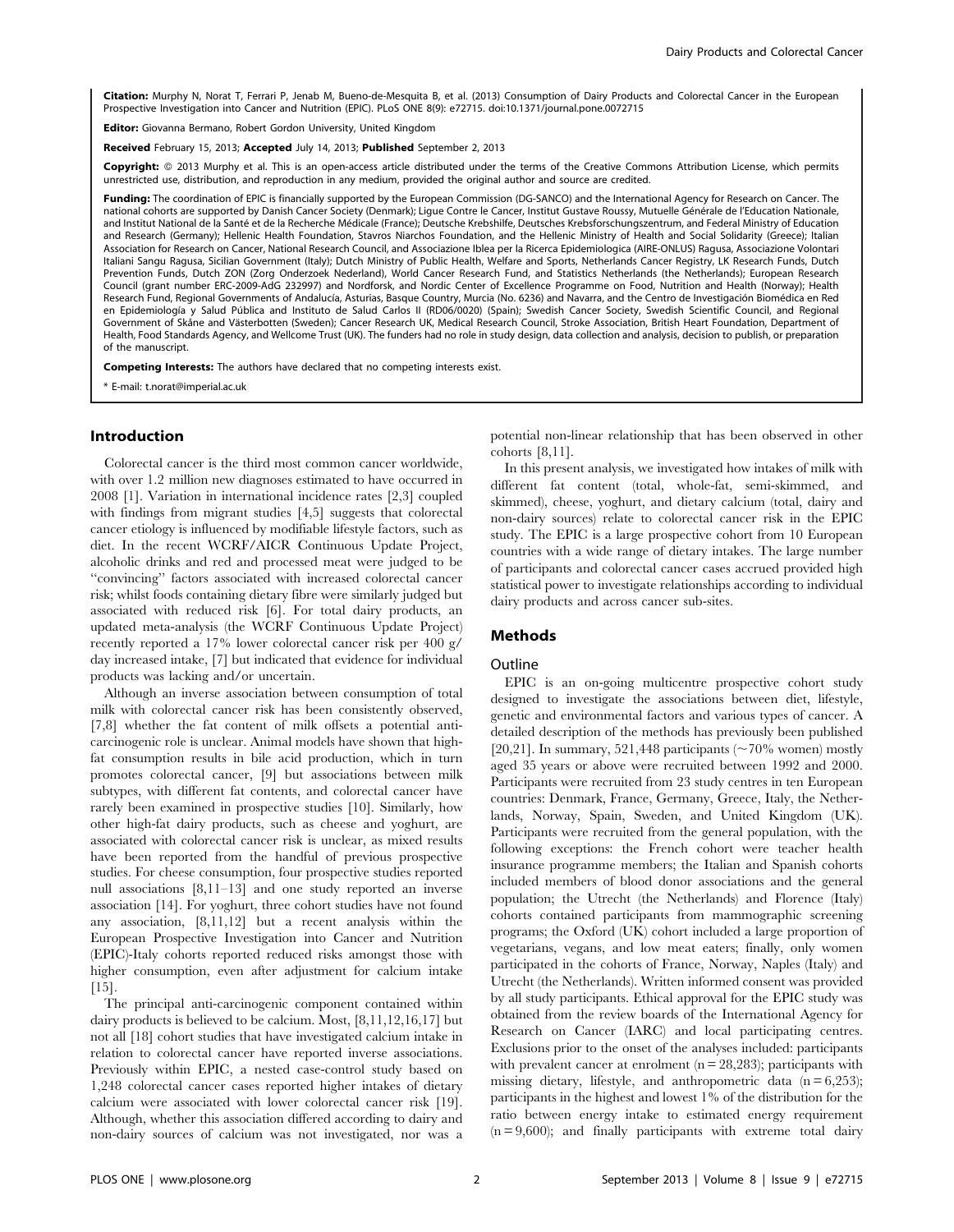intakes above 2000 g/day ( $n = 190$ ). Our study therefore included 477,122 participants (334,981 women and 142,141 men).

#### Diet and lifestyle questionnaires

Dietary information over the previous 12 months was obtained at study baseline using validated country/centre specific dietary questionnaires. In Malmö (Sweden), a dietary questionnaire was combined with a 7-day food registration and interview. In Greece, two Italian centres, and Spain, interviewers administered the dietary questionnaires. In all other centres/countries, the questionnaires were self-administered. In Spain, France, and Ragusa (Italy) questions were structured by meals, while in other countries the structure was by food groups. Also at baseline, standardized computer-based single 24-hour dietary recalls (24-hdr) were collected from 36,994 study participants. This additional dietary assessment was used to calibrate for differences in questionnaires across countries [22]. Individual dairy products were categorized as milk, cheeses, and yoghurts. Due to relatively low intakes and incomplete measurements across centres, other individual dairy products such as ice cream, cream desserts and milk-based puddings, milk beverages, dairy creams and creamers for milk and coffee were not analysed individually. Total milk was assessed as the sum of all types of milk consumed (whole-fat, skimmed, semi skimmed, and not specified). Semi-skimmed milk was defined as milk containing 0.5–2.5% fat, and skimmed milk was defined as having  $\leq 0.5\%$  fat content. Milk subtype information was unavailable in Norway, and only partially available in Germany, Greece (both whole-fat milk only), and three Italian centres (Florence, Varese, Turin; whole-fat and semi-skimmed milks only). Cheese included all kinds of fresh, fermented, and matured cheese. Yoghurt included natural and flavoured in all cohorts, and additionally fermented milk in Sweden, Norway, and Denmark. Intakes of calcium were obtained from the EPIC Nutrient Data Base (ENDB); in which the nutritional composition of foods across the different countries has been standardized [23].

Lifestyle questionnaires were used to obtain information on education (used as a proxy for socioeconomic status), smoking status and intensity, alcohol consumption, and physical activity levels. Height and weight were measured at the baseline examination in all centres apart from part of Oxford, and all of the Norway and France sub-cohorts, where measurements were self-reported via the lifestyle questionnaire [20].

#### Ascertainment of colorectal cancer incidence

Population cancer registries were used in Denmark, Italy, the Netherlands, Norway, Spain, Sweden and the United Kingdom to identify incident cancer diagnoses. In France, Germany and Greece cancer cases during follow-up were identified by a combination of methods including: health insurance records, cancer and pathology registries, and by active follow-up directly through study participants or through next-of-kin. Complete follow-up censoring dates varied amongst centres, ranging between 2005 and 2010.

Cancer incidence data were coded using the  $10<sup>th</sup>$  Revision of the International Classification of Diseases (ICD-10) and the second revision of the International Classification of Disease for Oncology (ICDO-2). Proximal colon cancer included those within the caecum, appendix, ascending colon, hepatic flexure, transverse colon, and splenic flexure (C18.0–18.5). Distal colon cancer included those within the descending (C18.6) and sigmoid (C18.7) colon. Overlapping (C18.8) and unspecified (C18.9) lesions of the colon were grouped among colon cancers only. Cancer of the rectum included cancer occurring at the recto sigmoid junction  $(C19)$  and rectum  $(C20)$ .

#### Statistical analysis

Hazard ratios (HRs) and 95% confidence intervals (CIs) were estimated using Cox proportional hazards models. Age was the primary time variable in all models. Time at entry was age at recruitment. Exit time was age at whichever of the following came first: colorectal cancer diagnosis, death, or the last date at which follow-up was considered complete in each centre. To control for differing follow-up procedures, questionnaire design, and other differences across centres, models were stratified by study centre. Models were also stratified by sex and age at recruitment in 1-year categories. Possible non-proportionality was assessed using an analysis of Schoenfeld residuals, [24] with no evidence of nonproportionality being detected.

Dietary intakes were modelled using either quintiles defined across cohort participants (total milk, total dairy and calcium); predefined categories (whole-fat, semi-skimmed, and skimmed milks: non consumers,  $\langle 100, 100 - 199, 200 - 299, \geq 300 \text{ g/day} \rangle$ ; and a predefined low intake reference category and quartiles defined across the remaining participants (cheese reference category  $=$  <5 g/day; yoghurt reference category = non-consumers). Intakes were also modelled as continuous variables, with HR expressed per increments of: 200 g/day for milk; 100 g/day for yoghurt; 50 g/day for cheese; 400 g/day for total dairy intake, and 200 mg/day for calcium. Trend tests across intake categories were calculated by assigning the median value of each intake quintile/category and modelling as continuous terms into Cox regression models.

Analyses for colorectal, colon, proximal colon, distal colon, and rectal cancers were conducted for both sexes combined as no interactions by sex were observed for intakes of total dairy products  $(P=0.26)$ , milk  $(P=0.28)$ , cheese  $(P=0.58)$ , yoghurt  $(P=0.51)$ , and dietary calcium  $(P=0.11)$ . The results by sex are in Tables S1, S2, S3, and S4 in File S1. All models were adjusted for total energy intake, using the standard model, to obtain isocaloric risk estimates and partly control for measurement error of dairy products and calcium intake estimates. All models were additionally adjusted for: body mass index  $(BMI; kg/m^2;$  continuous); physical activity (inactive, moderately inactive, moderately active, active, or missing); smoking status and intensity (never; current, 1– 15 cigarettes per day; current, 16–25 cigarettes per day; current, 25+ cigarettes per day; former, quit  $\leq 10$  years; former, quit 11– 20 years; former, quit 20+ years; current, pipe/cigar/occasional; current/former, missing; or unknown); education level (none/ primary school completed, technical/professional school, secondary school, longer education – including university, or unknown); menopausal status (premenopausal, postmenopausal, perimenopausal/unknown menopausal status, or surgical postmenopausal); ever use of oral contraceptive (yes, no, or unknown); ever use of menopausal hormone therapy (yes, no, or unknown); and intakes of alcohol (yes or no; continuous, g/day), red and processed meats, and fibre (both continuous, g/day). Finer adjustment for body shape was attempted by also controlling for waist circumference in a subset of the cohort for which measurements were available. When included in the multivariable models, instead of, or with BMI, the risk estimates were virtually unchanged; and accordingly, we adjusted solely for BMI. In the analyses for whole-fat, semiskimmed, and skimmed milk, the models included the covariates as detailed above, plus additional adjustment for the other milk subtypes. Similarly, the dairy and non-dairy calcium analyses were mutually adjusted for one another.

To determine whether the dietary calcium-colorectal cancer association differed according to anthropometric, lifestyle, and dietary characteristics, we included interaction terms (multiplicative scale) in separate models. The statistical significance of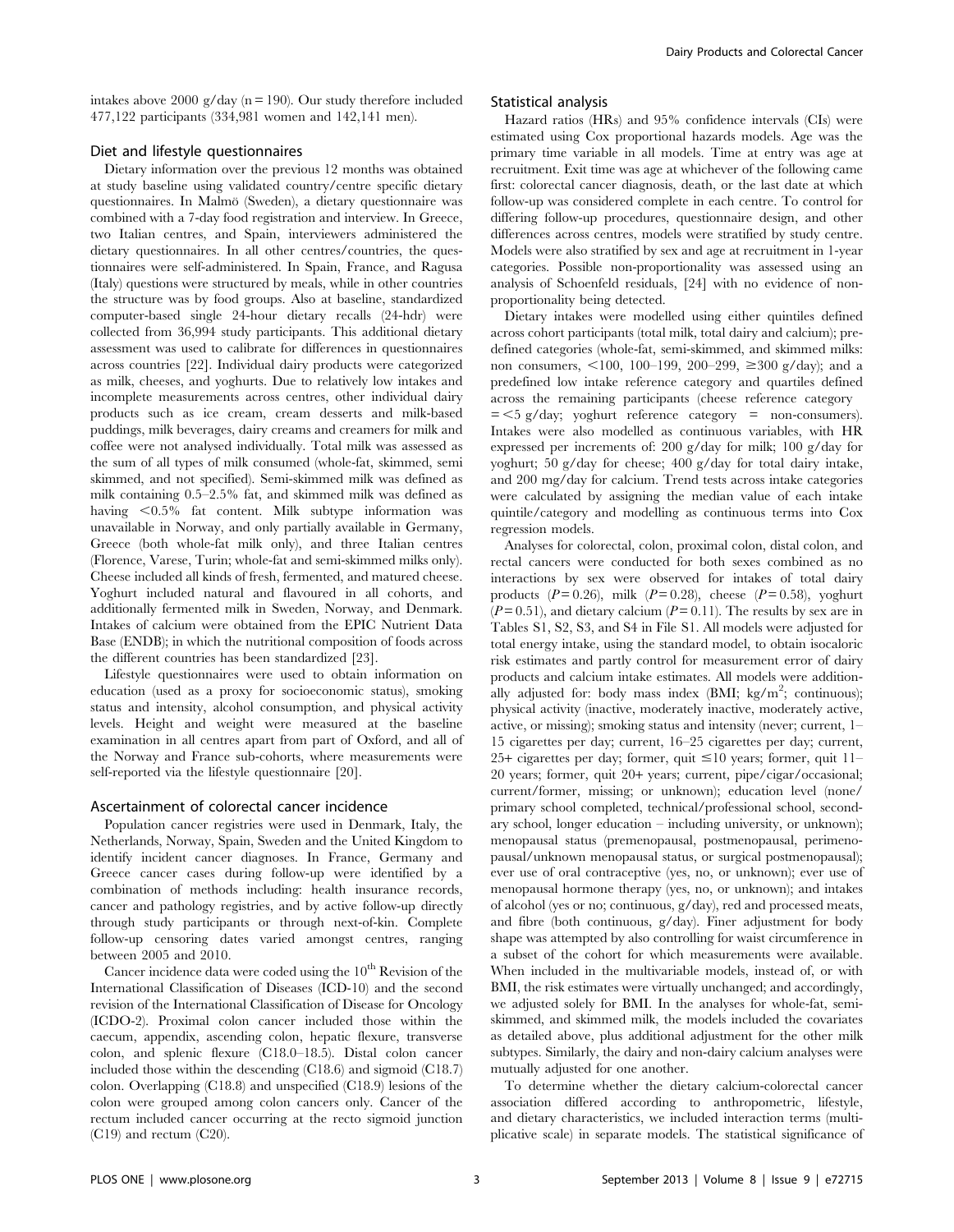the cross-product terms were evaluated using the likelihood ratio test.

Cox proportional hazard restricted cubic spline models were used to explore possible deviation from a non-linear calciumcolorectal cancer relationship, with five knots specified at the median of each quintile of intake [25]. Heterogeneity of associations across anatomical cancer sub-sites was assessed by calculating  $\chi^2$  statistics. The heterogeneity across countries was explored by taking a meta-analytic approach [26]. To evaluate possible reverse causality, cases diagnosed within the first 2 and 5 years of follow-up were excluded from the analyses.

To improve comparability of data across study centres and to partially correct the relative risk estimates for the measurement error of dietary intakes, a linear regression calibration model was used utilizing the 24-hdr taken at baseline from a subset of the cohort ( $n = 34,426$  in this analysis) [27,28]. The 24-hdr were regressed on dietary questionnaire values, with adjustment for the same list of covariates detailed above, and further control for the week day and season of recall measurements. Country and sexspecific calibration models were used to obtain individual calibrated values of dietary exposure for all participants. Cox proportional hazards regression models were then applied using the calibrated values for each participant on a continuous scale. The standard error of the de-attenuated coefficients was corrected through bootstrap sampling. The P-value for the trend of the deattenuated coefficients was calculated by dividing the de-attenuated coefficient by the bootstrap-derived standard error and approximating the standardized normal distribution. (29).

Statistical tests used in the analysis were all two-sided and a P $value$  of  $\leq 0.05$  was considered statistically significant. Analyses were conducted using SAS version 9.1 and Stata version 11.0.

#### Results

After a mean (SD) follow-up of 11.0 (2.8) years, 4,513 colorectal cancer cases were documented amongst the 477,122 participants. Of the 4,513 colorectal cancer cases, 2,868 were colon tumours (1,298 proximal; 1,266 distal and 304 overlapping or unspecified), and 1,645 were rectal tumours. The total person-years and distribution of colorectal cancer cases by country are shown in Table 1. The crude colorectal cancer incidence rates for men and

women were 12 and 7 cases per 10,000 person-years respectively. Intakes of total dairy products were relatively low in Greece and Germany and higher in Spain, the Netherlands, and Sweden (men) cohorts. The lowest calcium intakes were reported in the Italian cohort, with the highest in the Netherlands, UK (men), and Germany (women). A higher proportion of current smokers were observed amongst men and women in the lowest intake quintiles of dairy products; whilst a greater proportion of physically active participants were observed amongst men and women in the highest intake quintiles (Table 2). Compared to those in the lower intake quintiles, men and women with higher reported dairy intakes tended to have lower BMIs, higher education level, and reported lower intakes of alcohol, and higher intakes of dietary fibre (Table 2).

#### Total milk and milk subtypes by fat content

Total milk was similarly inversely related to the cancer risk across all locations of the bowel (colon vs. rectal P Heterogeneity  $= 0.83$ ; distal colon vs. proximal colon P Heterogeneity  $= 0.76$ ) (Table 3). In calibrated models, colorectal cancer risk was 7% lower for each 200 g/day higher intake of total milk. Over 17% of participants reported consuming more than one milk subtype. The linear inverse associations for colorectal, colon, and rectal cancers were of similar strength for whole-fat and skimmed milk, but there were no significant associations for semi-skimmed milk (Table 4). However, in sensitivity analyses, when the models included only sole consumers of each milk subtype, identical inverse colorectal cancer risk estimates were observed for whole-fat (HR per 200 g/ day 0.87, 95% CI: 0.79–0.95), semi-skimmed (HR per 200 g/day 0.87, 95% CI: 0.78–0.97) and skimmed milks (HR per 200 g/day 0.87, 95% CI: 0.76–0.99) (data not tabulated).

#### Cheese

Cheese consumption was inversely associated with colorectal cancer in the categorical model (Table 3). The association was significant for colon  $(\geq 56 \text{ g/day vs. } \leq 5 \text{ g/day HR}, 0.83,$ 95% CI: 0.71–0.97; P-trend = 0.047) but not rectal cancer, although this difference was not significant  $(P)$  Heterogeneity  $= 0.39$ ). In the linear calibrated models, non-significant inverse associations were observed for colorectal, colon and rectal

Table 1. Descriptive information of the European Prospective Investigation into Cancer and Nutrition participant countries.

|                       | <b>Number of</b><br>participants |         | Total person-years |           |                          | <b>Number of colorectal</b><br>cancer cases |                          | <b>Total dairy products</b><br>intake (g/day) * |                          | Dietary calcium<br>intake (mg/day) * |  |
|-----------------------|----------------------------------|---------|--------------------|-----------|--------------------------|---------------------------------------------|--------------------------|-------------------------------------------------|--------------------------|--------------------------------------|--|
| <b>Country</b>        | Men                              | Women   | Men                | Women     | Men                      | Women                                       | Men                      | Women                                           | Men                      | Women                                |  |
| Denmark               | 26,266                           | 28,699  | 284,431            | 316,511   | 474                      | 353                                         | 246.1                    | 215                                             | 967.8                    | 875.8                                |  |
| France                |                                  | 67,372  | $\qquad \qquad -$  | 699,221   | $\overline{\phantom{m}}$ | 423                                         | $\qquad \qquad -$        | 238.5                                           | $\overline{\phantom{m}}$ | 841.8                                |  |
| Germany               | 21,135                           | 27,386  | 208,164            | 271,857   | 263                      | 172                                         | 143.1                    | 167.5                                           | 867.1                    | 879.7                                |  |
| Greece                | 10,807                           | 15,225  | 99,108             | 148,604   | 61                       | 44                                          | 142.4                    | 142.7                                           | 933.7                    | 762.3                                |  |
| Italy                 | 14,029                           | 30,510  | 158,917            | 341,469   | 173                      | 245                                         | 160.9                    | 180                                             | 829.6                    | 683.8                                |  |
| Norway                |                                  | 35,169  |                    | 342,279   | $\overline{\phantom{m}}$ | 210                                         | $\overline{\phantom{0}}$ | 215.8                                           |                          | 745.7                                |  |
| Spain                 | 15,147                           | 24,849  | 182,950            | 299,557   | 185                      | 144                                         | 289.4                    | 364                                             | 946.5                    | 886                                  |  |
| Sweden                | 22,287                           | 26,374  | 289,320            | 349,295   | 339                      | 313                                         | 327.6                    | 287                                             | 945.5                    | 833.7                                |  |
| The Netherlands       | 9,618                            | 26,854  | 115,334            | 315,529   | 81                       | 305                                         | 281.5                    | 342.4                                           | 1004.1                   | 970.9                                |  |
| <b>United Kingdom</b> | 22,852                           | 52,543  | 252,096            | 586,301   | 324                      | 404                                         | 288.8                    | 288.7                                           | 1035.8                   | 846.5                                |  |
| <b>AII EPIC</b>       | 142,141                          | 334,981 | 1,590,320          | 3,670,621 | 1,900                    | 2,613                                       | 238.9                    | 245.6                                           | 932.3                    | 836.3                                |  |

\*Data are median intake information collected from 24-hour dietary recalls (n = 34,426 participants).

doi:10.1371/journal.pone.0072715.t001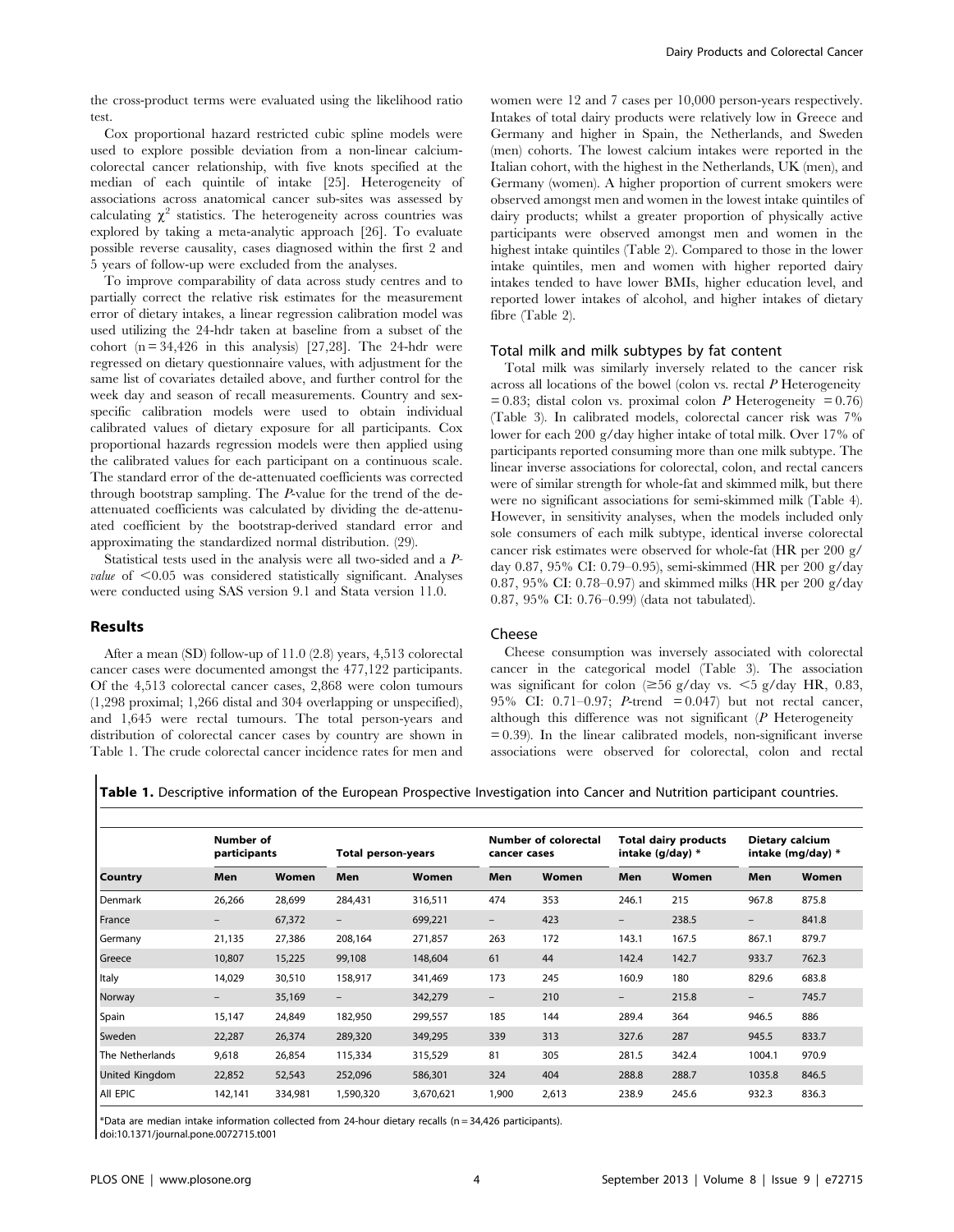Table 2. Baseline characteristics of study participants by categories of total dairy intake.

| Characteristic                                    | Quintile of total dairy intake |      |                |      |         |      |         |      |            |      |
|---------------------------------------------------|--------------------------------|------|----------------|------|---------|------|---------|------|------------|------|
|                                                   | Q1                             |      | Q <sub>2</sub> |      | Q3      |      | Q4      |      | Q5         |      |
| Dairy intake range (g/day)                        | < 134                          |      | 134-228        |      | 229-332 |      | 333-489 |      | $\geq$ 490 |      |
| Men                                               |                                |      |                |      |         |      |         |      |            |      |
| N                                                 | 33,251                         |      | 25,578         |      | 26,580  |      | 24,183  |      | 32,549     |      |
| <b>Colorectal cancer cases</b>                    | 484                            |      | 325            |      | 343     |      | 330     |      | 418        |      |
| Age at recruitment (years) §                      | 52.1                           | 9.2  | 52.0           | 9.5  | 52.6    | 9.7  | 52.4    | 10.9 | 51.9       | 11.2 |
| Body mass index (kg/m2)                           | 26.8                           | 3.8  | 26.8           | 3.6  | 26.5    | 3.6  | 26.2    | 3.5  | 26.1       | 3.6  |
| <b>Education ‡</b>                                |                                |      |                |      |         |      |         |      |            |      |
| Longer education including<br>University          | 24.7                           |      | 26.8           |      | 26.5    |      | 28.7    |      | 26.3       |      |
| Smoking status and intensity ‡                    |                                |      |                |      |         |      |         |      |            |      |
| Current (%)                                       | 34.0                           |      | 29.7           |      | 29.3    |      | 24.8    |      | 27.9       |      |
| Physical activity ‡                               |                                |      |                |      |         |      |         |      |            |      |
| Active (%)                                        | 22.7                           |      | 22.4           |      | 23.9    |      | 23.5    |      | 27.8       |      |
| Total energy intake (kcal/day)                    | 2233                           | 628  | 2331           | 648  | 2391    | 641  | 2457    | 648  | 2629       | 665  |
| Red and processed meat intake 100.5<br>(g/day)    |                                | 64.2 | 98.4           | 60.9 | 98.4    | 58.5 | 90.6    | 59.5 | 97.4       | 61.5 |
| Calcium intake (mg/day)                           | 685                            | 232  | 871            | 272  | 991     | 286  | 1153    | 301  | 1496       | 398  |
| Fibre intake (g/day)                              | 23.2                           | 8.5  | 23.7           | 8.0  | 24.3    | 8.1  | 24.8    | 8.2  | 25.4       | 8.7  |
| Alcohol intake (g/day)                            | 26.7                           | 27.4 | 22.2           | 23.2 | 20.4    | 21.9 | 16.8    | 19.3 | 14.7       | 19.0 |
| Women                                             |                                |      |                |      |         |      |         |      |            |      |
| N                                                 | 62,174                         |      | 69,846         |      | 68,845  |      | 71,241  |      | 62,875     |      |
| <b>Colorectal cancer cases</b>                    | 494                            |      | 525            |      | 528     |      | 523     |      | 543        |      |
| Age at recruitment (years) §                      | 50.4                           | 9.5  | 50.3           | 9.3  | 50.9    | 9.5  | 50.9    | 10.3 | 51.6       | 10.4 |
| Body mass index (kg/m2)                           | 25.1                           | 4.6  | 24.9           | 4.5  | 25      | 4.4  | 24.9    | 4.3  | 24.9       | 4.3  |
| <b>Education ‡</b>                                |                                |      |                |      |         |      |         |      |            |      |
| Longer education including<br>University          | 19.6                           |      | 22.9           |      | 22.8    |      | 24.5    |      | 23.0       |      |
| Smoking status and intensity ‡                    |                                |      |                |      |         |      |         |      |            |      |
| Current (%)                                       | 24.5                           |      | 20.2           |      | 18.0    |      | 16.6    |      | 18.6       |      |
| Physical activity ‡                               |                                |      |                |      |         |      |         |      |            |      |
| Active (%)                                        | 10.7                           |      | 11.1           |      | 13.3    |      | 14.7    |      | 20.1       |      |
| Ever use of contraceptive pill $\ddagger$         |                                |      |                |      |         |      |         |      |            |      |
| Yes (%)                                           | 56.1                           |      | 57.7           |      | 56.4    |      | 58.0    |      | 57.9       |      |
| Ever use of menopausal hormone therapy $\ddagger$ |                                |      |                |      |         |      |         |      |            |      |
| Yes (%)                                           | 22.9                           |      | 24.2           |      | 24.5    |      | 24.0    |      | 25.7       |      |
| Menopausal status ‡                               |                                |      |                |      |         |      |         |      |            |      |
| Postmenopausal (%)                                | 41.8                           |      | 40.6           |      | 43.3    |      | 43.7    |      | 47.8       |      |
| Total energy intake (kcal/day)                    | 1694                           | 485  | 1834           | 507  | 1941    | 521  | 2007    | 527  | 2176       | 539  |
| Red and processed meat intake 62.8<br>(g/day)     |                                | 42.3 | 65.7           | 41.6 | 66.6    | 41.6 | 64.3    | 42.9 | 66.3       | 44.0 |
| Calcium intake (mg/day)                           | 610                            | 211  | 783            | 229  | 935     | 253  | 1094    | 292  | 1443       | 405  |
| Fibre intake (g/day)                              | 20.7                           | 7.5  | 21.2           | 6.8  | 22.1    | 7.0  | 22.7    | 7.3  | 24.0       | 7.7  |
| Alcohol intake (g/day)                            | 8.7                            | 13.2 | 8.3            | 11.9 | 8.2     | 11.6 | 7.4     | 10.6 | 7.0        | 10.4 |

Mean and standard deviation unless stated otherwise.

doi:10.1371/journal.pone.0072715.t002

cancers. For proximal colon cancer, the highest consumers (.56 g/day) had a 27% (95% CI: 0.58–0.93) reduced risk compared to those consuming  $\leq$  5 g/day, but in the calibrated model, this association was not significant. No association was observed for tumours in the distal region of the colon, and the heterogeneity in association by colonic region was not statistically significant ( $P$  Heterogeneity = 0.82).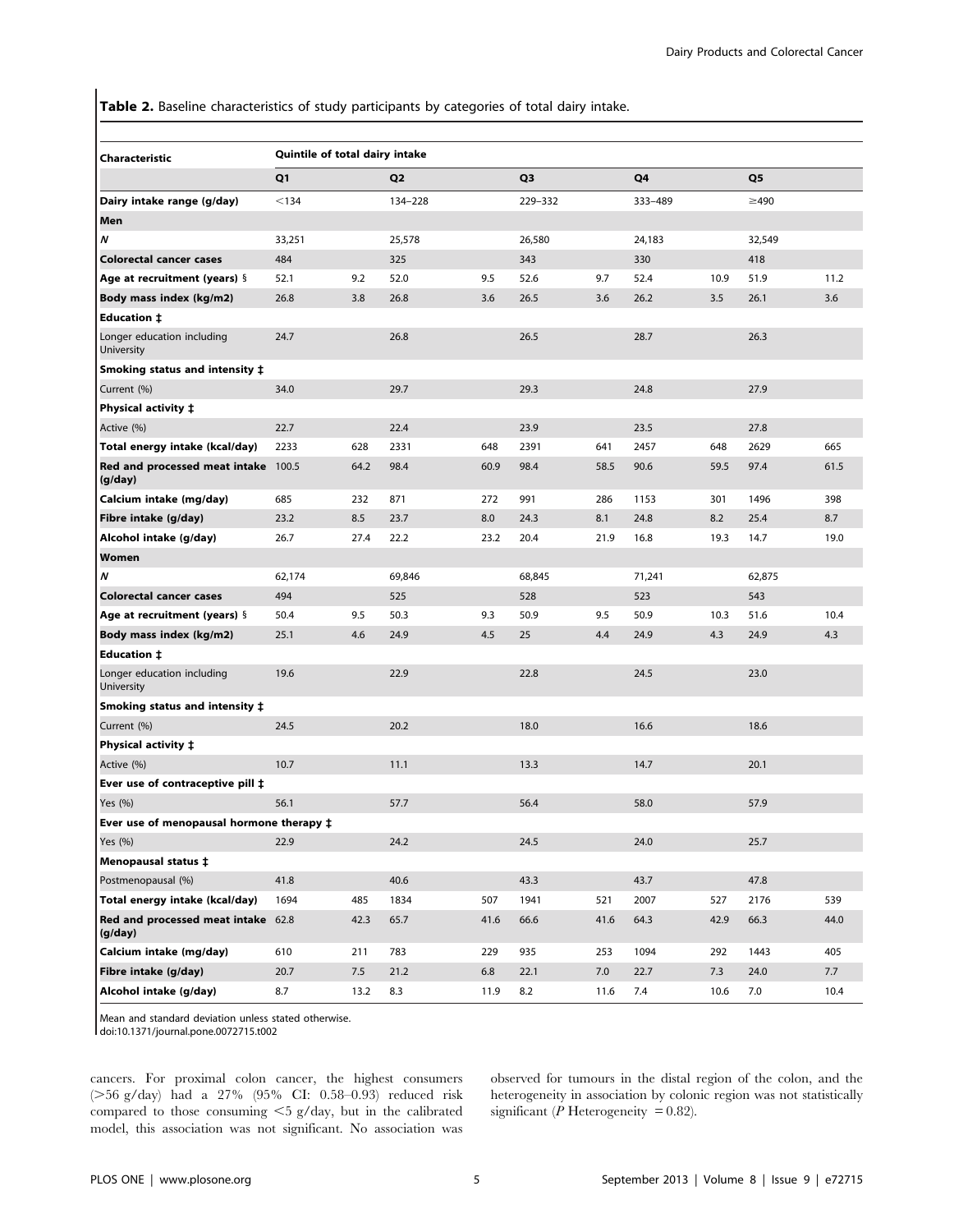Table 3. Multivariable hazard ratios (95% confidence intervals) of colorectal cancer risk by dairy product consumption categories.

| <b>BOTH SEXES</b>            |              |                                |                  | Basic model                    | <b>Multivariable models</b> |                           |                                          |                        |                        |  |  |  |
|------------------------------|--------------|--------------------------------|------------------|--------------------------------|-----------------------------|---------------------------|------------------------------------------|------------------------|------------------------|--|--|--|
|                              |              |                                |                  |                                |                             | <b>Colon cancer</b>       |                                          |                        |                        |  |  |  |
| Food group (g/day)           |              | <b>CRC</b><br>cases<br>$(n)$ * | Person-<br>years | Colorectal<br>cancer $\dagger$ | Colorectal<br>cancer ‡      |                           | All colon $\ddagger$ Proximal $\ddagger$ | Distal ±               | Rectal cancer ‡        |  |  |  |
|                              |              |                                |                  | $(n = 4, 513)$                 | $(n = 4, 513)$              | $(n = 2,868)$             | $(n = 1, 298)$                           | $(n = 1,266)$          | $(n = 1,645)$          |  |  |  |
| Total milk                   |              |                                |                  |                                |                             |                           |                                          |                        |                        |  |  |  |
| Q <sub>1</sub>               | $<$ 9        | 808                            | 1,013,915        | 1.00                           | 1.00                        | 1.00                      | 1.00                                     | 1.00                   | 1.00                   |  |  |  |
| Q <sub>2</sub>               | $9 - 89$     | 935                            | 1,044,757        | $0.97(0.88 -$<br>1.07)         | $0.97(0.88 -$<br>1.07)      | $0.94(0.83 -$<br>1.07)    | $0.91(0.75 -$<br>1.10)                   | $0.98(0.82 -$<br>1.18) | $1.02(0.87 - 1.20)$    |  |  |  |
| Q <sub>3</sub>               | $90 - 187$   | 836                            | 1,037,641        | $0.92(0.83 -$<br>1.02)         | $0.92(0.83 -$<br>1.02)      | $0.95(0.84 -$<br>$1.08$ ) | $0.95(0.78 -$<br>1.14)                   | $0.93(0.77 -$<br>1.13) | $0.88$ $(0.74 - 1.04)$ |  |  |  |
| Q4                           | 188-324      | 988                            | 1,079,981        | $0.89(0.80 -$<br>0.98)         | $0.90(0.81 -$<br>0.99)      | $0.90(0.79 -$<br>1.02)    | $0.88(0.73 -$<br>1.07)                   | $0.94(0.77 -$<br>1.13) | $0.91(0.76 - 1.08)$    |  |  |  |
| Q <sub>5</sub>               | $\geq$ 325   | 946                            | 1,084,647        | $0.80(0.72 -$<br>0.89)         | $0.81(0.73 -$<br>0.90)      | $0.80(0.70 -$<br>0.91)    | $0.84(0.69 -$<br>1.02)                   | $0.78$ (0.63-<br>0.96) | $0.84(0.70-0.99)$      |  |  |  |
| P-trend                      |              |                                |                  | < 0.001                        | < 0.001                     | 0.001                     | 0.11                                     | 0.009                  | 0.017                  |  |  |  |
| Per 200 g/day - uncalibrated |              |                                |                  |                                | $0.94(0.91 -$<br>0.97)      | $0.93(0.90 -$<br>0.97)    | $0.95(0.89 -$<br>1.01)                   | $0.94(0.88 -$<br>0.99) | $0.95(0.90-1.00)$      |  |  |  |
| Per 200 g/day - calibrated   |              |                                |                  |                                | $0.93(0.89 -$<br>0.98)      | $0.93(0.88 -$<br>0.98)    | $0.93(0.87 -$<br>0.99)                   | $0.95(0.87 -$<br>1.04) | $0.94(0.87 - 1.02)$    |  |  |  |
| Cheese                       |              |                                |                  |                                |                             |                           |                                          |                        |                        |  |  |  |
|                              | $<$ 5        | 495                            | 506,354          | 1.00                           | 1.00                        | 1.00                      | 1.00                                     | 1.00                   | 1.00                   |  |  |  |
| Q <sub>1</sub>               | $5 - 18$     | 1073                           | 1,218,699        | $0.93(0.83 -$<br>1.04)         | $0.92(0.82 -$<br>1.03)      | $0.87(0.76 -$<br>1.00)    | $0.76(0.62 -$<br>0.92)                   | $1.06$ (0.85-<br>1.31) | $1.01(0.84 - 1.22)$    |  |  |  |
| Q <sub>2</sub>               | $19 - 32$    | 1114                           | 1,173,780        | $0.99(0.88 -$<br>1.11)         | $0.99(0.88 -$<br>1.11)      | $0.94(0.81 -$<br>1.08)    | $0.84(0.68 -$<br>1.03)                   | $1.02(0.81 -$<br>1.27) | $1.10(0.91 - 1.34)$    |  |  |  |
| Q <sub>3</sub>               | $33 - 55$    | 980                            | 1,185,851        | $0.88$ (0.78-<br>0.99)         | $0.89(0.79 -$<br>1.00)      | $0.86$ (0.74-<br>0.99)    | $0.70$ $(0.56 -$<br>0.87)                | $1.01$ (0.80-<br>1.26) | $0.95(0.78 - 1.16)$    |  |  |  |
| Q4                           | $\geq 56$    | 851                            | 1,176,256        | $0.86(0.76 -$<br>0.98)         | $0.87(0.76 -$<br>0.99)      | $0.83(0.71 -$<br>0.97)    | $0.73$ $(0.58 -$<br>0.93)                | $0.91(0.71 -$<br>1.17) | $0.95(0.76 - 1.18)$    |  |  |  |
| P-trend                      |              |                                |                  | 0.009                          | 0.02                        | 0.047                     | 0.054                                    | 0.2                    | 0.23                   |  |  |  |
| Per 50 g/day - uncalibrated  |              |                                |                  |                                | $0.95(0.90 -$<br>1.00)      | $0.94(0.88 -$<br>1.01)    | $0.90(0.81 -$<br>1.01)                   | $0.95(0.85 -$<br>1.06) | $0.96$ $(0.87 - 1.05)$ |  |  |  |
| Per 50 g/day - calibrated    |              |                                |                  |                                | $0.92(0.80 -$<br>1.06)      | $0.88(0.75 -$<br>1.04)    | $0.85(0.68 -$<br>1.05)                   | $0.82(0.66 -$<br>1.03) | $1.00(0.79 - 1.26)$    |  |  |  |
| Yoghurt                      |              |                                |                  |                                |                             |                           |                                          |                        |                        |  |  |  |
|                              | $\mathbf{0}$ | 1074                           | 1,060,510        | 1.00                           | 1.00                        | 1.00                      | 1.00                                     | 1.00                   | 1.00                   |  |  |  |
| Q1                           | < 17.8       | 958                            | 1,051,433        | $0.96$ (0.87-<br>1.07)         | $0.97(0.88 -$<br>1.07)      | $0.98(0.86 -$<br>1.11)    | $1.02$ (0.84-<br>1.23)                   | $0.93(0.77 -$<br>1.12) | $0.96(0.81 - 1.13)$    |  |  |  |
| Q <sub>2</sub>               | $17.9 - 53$  | 768                            | 1,031,493        | $0.91(0.82 -$<br>1.00)         | $0.93(0.84 -$<br>1.03)      | $0.98(0.86 -$<br>1.11)    | $0.96$ $(0.80 -$<br>1.17)                | $0.97(0.80 -$<br>1.17) | $0.86$ $(0.72 - 1.02)$ |  |  |  |
| Q3                           | 54-108       | 824                            | 1,047,993        | $0.88(0.80 -$<br>0.98)         | $0.92(0.83 -$<br>1.02)      | $0.98(0.86 -$<br>1.10)    | $1.00(0.83 -$<br>1.20)                   | $0.95(0.79 -$<br>1.14) | $0.82$ (0.69-0.97)     |  |  |  |
| Q4                           | $\geq$ 109   | 889                            | 1,069,512        | $0.86$ (0.78-<br>0.95)         | $0.90(0.81 -$<br>0.99)      | $0.88(0.77 -$<br>1.00)    | $0.94(0.79 -$<br>1.13)                   | $0.84(0.69 -$<br>1.02) | $0.93(0.79 - 1.10)$    |  |  |  |
| P-trend                      |              |                                |                  | 0.002                          | 0.043                       | 0.037                     | 0.44                                     | 0.09                   | 0.55                   |  |  |  |
| Per 100 g/day - calibrated   |              |                                |                  |                                | $0.99(0.95 -$<br>1.03)      | $0.99(0.94 -$<br>1.04)    | 1.00 (0.94-<br>1.07)                     | $0.98(0.91 -$<br>1.05) | $0.99(0.93 - 1.05)$    |  |  |  |
| Per 100 g/day - uncalibrated |              |                                |                  |                                | $0.97(0.90 -$<br>1.04)      | $0.98(0.90 -$<br>1.06)    | 1.02 (0.92-<br>1.15)                     | $0.93(0.82 -$<br>1.06) | $0.96(0.85 - 1.09)$    |  |  |  |
| Total dairy                  |              |                                |                  |                                |                             |                           |                                          |                        |                        |  |  |  |
| Q1                           | $<$ 134      | 978                            | 1,028,047        | 1.00                           | 1.00                        | 1.00                      | 1.00                                     | 1.00                   | 1.00                   |  |  |  |
| Q <sub>2</sub>               | 134-228      | 850                            | 1,031,665        | $0.89(0.81 -$<br>0.97)         | $0.90(0.82 -$<br>0.99       | $0.86$ (0.77-<br>0.97)    | $0.75(0.62 -$<br>0.90)                   | $0.91(0.76 -$<br>1.08) | $0.97(0.83 - 1.13)$    |  |  |  |
| Q <sub>3</sub>               | 229-332      | 871                            | 1,053,198        | $0.83$ $(0.75 -$<br>0.91)      | $0.85(0.77 -$<br>0.93)      | $0.86(0.76 -$<br>0.96)    | $0.81(0.68 -$<br>0.97)                   | $0.86$ (0.72-<br>1.02) | $0.83$ $(0.71 - 0.97)$ |  |  |  |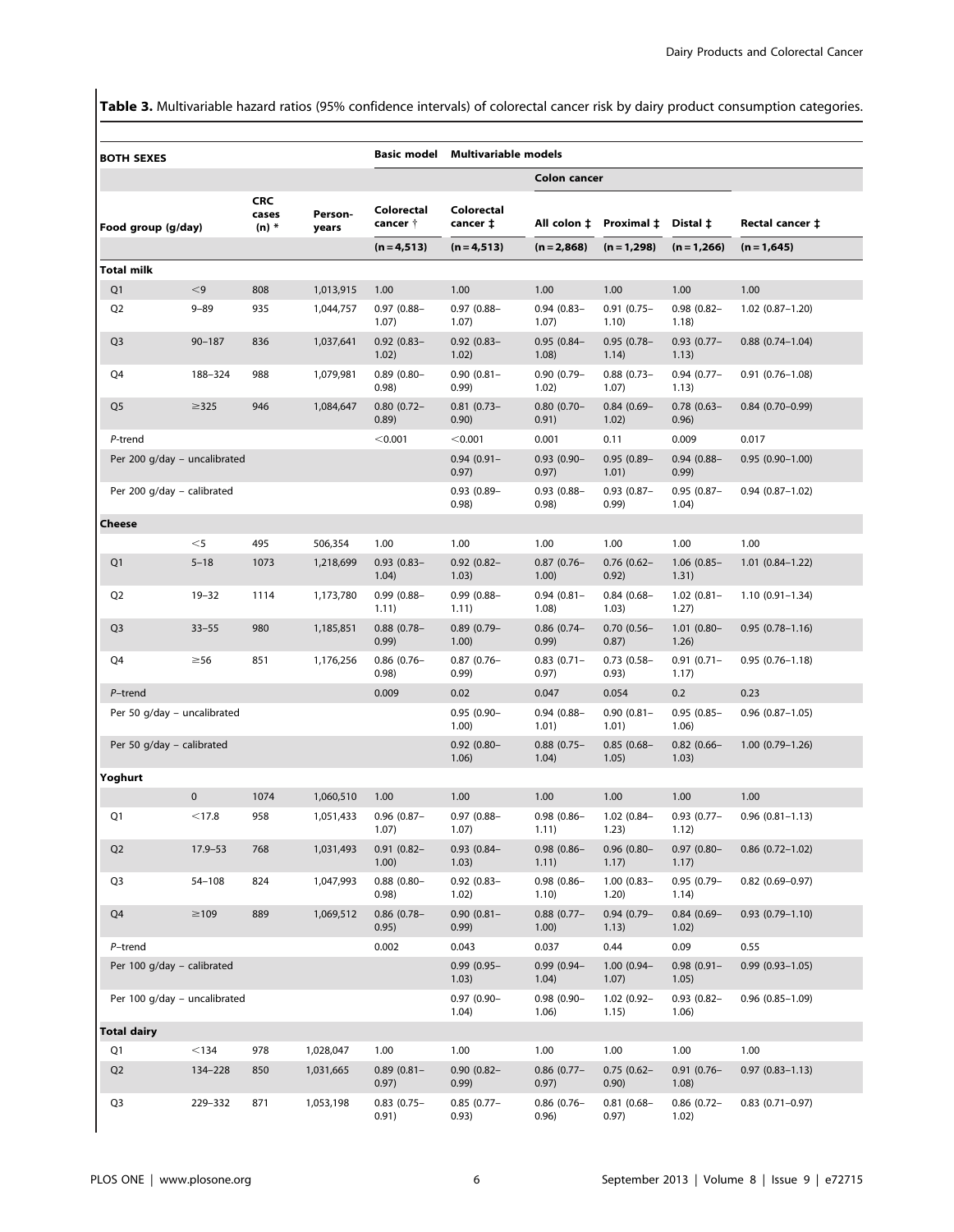#### Table 3. Cont.

| <b>BOTH SEXES</b>  |                              |                                |                  | Multivariable models<br><b>Basic model</b> |                        |                         |                                       |                         |                     |  |  |
|--------------------|------------------------------|--------------------------------|------------------|--------------------------------------------|------------------------|-------------------------|---------------------------------------|-------------------------|---------------------|--|--|
|                    |                              |                                |                  |                                            |                        | <b>Colon</b> cancer     |                                       |                         |                     |  |  |
| Food group (g/day) |                              | <b>CRC</b><br>cases<br>$(n)$ * | Person-<br>years | Colorectal<br>cancer †                     | Colorectal<br>cancer ± | All colon ‡             | Proximal $\ddagger$ Distal $\ddagger$ |                         | Rectal cancer ±     |  |  |
|                    |                              |                                |                  | $(n=4,513)$                                | $(n=4,513)$            | $(n = 2,868)$           | $(n = 1,298)$                         | $(n = 1,266)$           | $(n = 1,645)$       |  |  |
| Q4                 | 333-489                      | 853                            | 1,065,426        | $0.76$ (0.69-<br>0.84)                     | $0.79(0.71 -$<br>0.87) | $0.78(0.69 -$<br>(0.88) | $0.81(0.68 -$<br>0.98)                | $0.74(0.61 -$<br>(0.89) | $0.80(0.67-0.94)$   |  |  |
| Q <sub>5</sub>     | $\geq$ 490                   | 961                            | 1,082,605        | $0.75(0.68 -$<br>0.83)                     | $0.77(0.70 -$<br>0.86) | $0.75(0.66 -$<br>0.86)  | $0.75(0.62 -$<br>0.91)                | $0.74(0.61 -$<br>0.90)  | $0.81(0.69 - 0.96)$ |  |  |
| P-trend            |                              |                                |                  | < 0.001                                    | < 0.001                | < 0.001                 | 0.04                                  | 0.001                   | 0.008               |  |  |
|                    | Per 400 g/day - uncalibrated |                                |                  |                                            | $0.88(0.83 -$<br>0.93) | $0.87(0.80 -$<br>0.93)  | $0.90(0.81 -$<br>1.01)                | 0.86(0.77)<br>0.96)     | $0.90(0.82 - 0.99)$ |  |  |
|                    | Per 400 g/day - calibrated   |                                |                  |                                            | $0.86(0.79 -$<br>0.94) | $0.85(0.76 -$<br>0.95)  | $0.89(0.78 -$<br>1.03)                | $0.85(0.73 -$<br>0.99)  | $0.88(0.76 - 1.02)$ |  |  |

{ Basic model – Cox regression using total energy intake (continuous), and stratified by age (1-year categories), sex, and centre.

` Multivariable model – Cox regression using total energy intake (continuous), body mass index (continuous), physical activity index (inactive, moderately inactive, moderately active, active, or missing), smoking status and intensity (never; current, 1–15 cigarettes per day; current, 16–25 cigarettes per day; current, 16+ cigarettes per day; former, quit ≤10 years; former, quit 11–20 years; former, quit 20+ years; current, pipe/cigar/occasional; current/former, missing; unknown), education status (none, primary school completed, technical/professional school, secondary school, longer education including university, or not specified), ever use of contraceptive pill (yes, no, or unknown), ever use of menopausal hormone therapy (yes, no, or unknown), menopausal status (premenopausal, postmenopausal, perimenopausal/unknown menopausal status, or surgical postmenopausal), alcohol consumption (yes or no; and continuous) and intakes of red and processed meat and fibre (both continuous), and stratified by age (1-year categories), sex, and centre.

\*Total number of colorectal cancer cases across intake categories.

doi:10.1371/journal.pone.0072715.t003

#### Yoghurt

Yoghurt intake was significantly inversely related to colorectal cancer risk in categorical models  $(\geq 109 \text{ g/day vs. non-consumers})$ , HR 0.90, 95% CI: 0.81–0.99; P-trend = 0.043) (Table 3). The inverse association was restricted to the colon and not observed for tumours in the rectum, although the difference was not statistically significant (P Heterogeneity  $= 0.79$ ). Within the colon the difference in association across the distal and proximal regions was non-significant ( $P$  Heterogeneity = 0.29). No associations were observed in the linear calibrated models for cancers across all bowel locations. After adjustment for dietary calcium intake the inverse association for colorectal cancer using the categorical model was no longer significant  $(\geq 109 \text{ g/day vs. non-consumers},$ HR 0.94, 95% CI: 0.85–1.04; P-trend = 0.33; data not tabulated).

#### Total dairy intake

Total dairy intake was significantly inversely associated to colorectal cancer risk  $(\geq 490 \text{ g/day vs. } 134 \text{ g/day, HR } 0.77,$ 95% CI: 0.70-0.86; P-trend <0.001) (Table 3). In calibrated models, each 400 g/day higher intake of total dairy products was associated with a 14% lower risk. The inverse association was of similar magnitude for colon and rectal cancer  $(P$  Heterogeneity = .72); and within the colon, there no evidence of heterogeneity across distal and proximal regions ( $P$  Heterogeneity = 0.66).

#### Dietary calcium

For dietary calcium, similar strength inverse associations were observed across all locations of the colorectum (colon vs. rectal P Heterogeneity = 0.56; distal colon vs. proximal colon  $P$  Heterogeneity  $= 1.00$ ) (Table 5). There was no deviation from linearity for the relationship between dietary calcium and colorectal cancer in the restricted cubic spline model  $(P=0.43)$  (data not shown). Calcium intake from dairy foods was inversely associated to cancer risk across all locations of the bowel. When calcium and milk were

included in the same models, the inverse associations for milk weakened and became non-significant, but the significant inverse associations for calcium remained (data not shown). Dietary calcium from non-dairy sources was not inversely associated with colorectal cancer risk. The association between dietary calcium intake and risk of colorectal cancer did not differ by BMI  $(P=0.56)$ , waist circumference (men  $P=0.74$ ; women  $P=0.64$ ), physical activity ( $P = 0.26$ ), smoking status ( $P = 0.37$  alcohol consumption  $(P=0.75)$ , and intakes of red and processed meat  $(P=0.50)$ , and fibre  $(P=0.65)$  (data not tabulated).

## Between country heterogeneity and inclusion of preclinical disease

There was evidence of significant heterogeneity by country for total dairy products  $(P = 0.034)$  (Figure S1 in File S1); although risk estimates  $\leq$ 1 were observed in most countries. No associations were observed in the Sweden and Denmark cohorts. Nonsignificant between country heterogeneity was observed for intakes of dietary calcium ( $P = 0.60$ ; Figure S2 in File S1), total milk  $(P=0.13)$ , cheese  $(P=0.64)$ , and yoghurt  $(P=0.12)$ .

Excluding the participants with less than 2 and 5 years of follow-up (including 502 and 1,483 colorectal cancer cases respectively) from the total dairy, total milk, cheese, yoghurt, and calcium intake analyses resulted in negligible differences in the colorectal cancer associations (data not shown).

#### **Discussion**

In this analysis of the EPIC cohort, after a mean follow-up of 11 years where 4,513 cases accrued, higher intakes of all subtypes of milk, cheese, yoghurt, total dairy products and dietary calcium from dairy sources were associated with reduced colorectal cancer risk. Overall, our results provided no evidence for divergent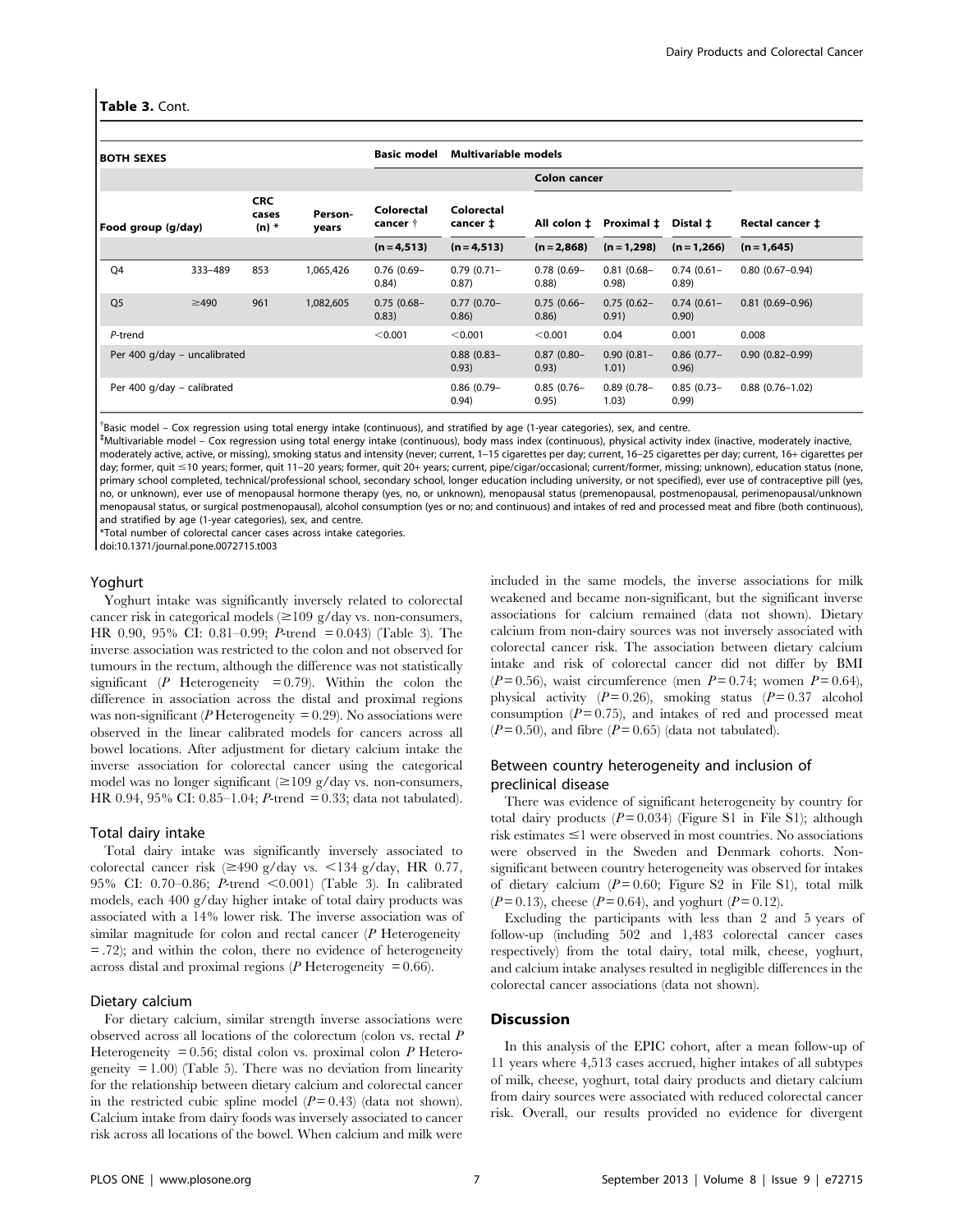Table 4. Multivariable hazard ratios (95% confidence intervals) of colorectal cancer risk by milk subtype by fat content consumption categories.

| <b>BOTH SEXES</b>          |                              |                  | <b>Basic model</b>             | <b>Multivariable</b><br>model | Multivariable models   |                        |                        |                        |
|----------------------------|------------------------------|------------------|--------------------------------|-------------------------------|------------------------|------------------------|------------------------|------------------------|
|                            |                              |                  |                                |                               | <b>Colon cancer</b>    |                        |                        |                        |
| Milk subtype<br>(g/day)    | <b>CRC</b><br>cases (n) *    | Person-<br>years | Colorectal<br>cancer $\dagger$ | Colorectal<br>cancer ±        | All colon ‡            | Proximal ±             | Distal ±               | Rectal<br>cancer ±     |
| Whole-fat milk $\varphi$   |                              |                  |                                |                               |                        |                        |                        |                        |
| 0                          | 1397                         | 1,624,243        | 1.00                           | 1.00                          | 1.00                   | 1.00                   | 1.00                   | 1.00                   |
| $<$ 100                    | 2256                         | 2,530,622        | $1.02$ $(0.92 - 1.13)$         | $1.03(0.93 - 1.13)$           | $1.03(0.91 - 1.17)$    | $1.09(0.90 - 1.31)$    | $1.05(0.87-1.26)$      | $1.02$ $(0.86 - 1.21)$ |
| 100-199                    | 259                          | 326,905          | $1.00(0.87 - 1.16)$            | $0.98(0.85 - 1.13)$           | $1.02(0.85 - 1.22)$    | $1.16(0.89 - 1.52)$    | $0.98(0.75 - 1.28)$    | $0.91(0.71 - 1.18)$    |
| 200-299                    | 196                          | 219,597          | $0.96(0.81 - 1.12)$            | $0.92(0.78 - 1.08)$           | $0.93(0.76 - 1.14)$    | $0.97(0.71 - 1.32)$    | $0.88(0.65 - 1.21)$    | $0.89(0.67 - 1.18)$    |
| $\geq$ 300                 | 195                          | 217,295          | $0.90(0.77 - 1.06)$            | $0.86$ $(0.72 - 1.02)$        | $0.83$ $(0.67 - 1.03)$ | $0.92(0.68 - 1.26)$    | $0.82$ $(0.59 - 1.14)$ | $0.90(0.68 - 1.20)$    |
| P-trend                    |                              |                  | 0.11                           | 0.02                          | 0.048                  | 0.42                   | 0.10                   | 0.21                   |
|                            | Per 200 g/day - uncalibrated |                  |                                | $0.93(0.88 - 0.98)$           | $0.92(0.86 - 0.99)$    | $0.94(0.85 - 1.04)$    | $0.92$ $(0.82 - 1.02)$ | $0.94(0.85 - 1.03)$    |
| Per 200 g/day - calibrated |                              |                  |                                | $0.90(0.82 - 0.99)$           | $0.91(0.82 - 1.02)$    | $0.90(0.79 - 1.03)$    | $0.95(0.81 - 1.11)$    | $0.89(0.76 - 1.04)$    |
| Semi-skimmed milk¶         |                              |                  |                                |                               |                        |                        |                        |                        |
| $\mathbf{0}$               | 1611                         | 1,915,967        | 1.00                           | 1.00                          | 1.00                   | 1.00                   | 1.00                   | 1.00                   |
| < 100                      | 1015                         | 999,256          | $0.94(0.84 - 1.04)$            | $0.92$ $(0.82 - 1.02)$        | $0.88$ $(0.77 - 1.01)$ | $0.93(0.76 - 1.14)$    | $0.86$ (0.70-1.05)     | $0.97(0.81 - 1.16)$    |
| 100-199                    | 396                          | 478,349          | $0.98(0.87 - 1.10)$            | $0.93$ $(0.82 - 1.05)$        | $0.94(0.81 - 1.09)$    | $0.94(0.75 - 1.17)$    | $0.88$ $(0.70 - 1.10)$ | $0.91(0.74 - 1.12)$    |
| 200-299                    | 375                          | 390,635          | $0.98(0.87 - 1.11)$            | $0.92(0.81 - 1.05)$           | $0.92$ $(0.79 - 1.07)$ | $0.90(0.71 - 1.13)$    | $0.95(0.76 - 1.20)$    | $0.93(0.76 - 1.15)$    |
| $\geq$ 300                 | 366                          | 406,723          | $0.92(0.82 - 1.04)$            | $0.85(0.75-0.97)$             | $0.84$ (0.71-0.99)     | $0.97(0.77 - 1.22)$    | $0.73$ $(0.57 - 0.95)$ | $0.87(0.70-1.08)$      |
| P-trend                    |                              |                  | 0.44                           | 0.042                         | 0.13                   | 0.80                   | 0.10                   | 0.18                   |
|                            | Per 200 g/day - uncalibrated |                  |                                | $0.96(0.92 - 1.01)$           | $0.96(0.91 - 1.01)$    | $0.98(0.90 - 1.06)$    | $0.95(0.87 - 1.03)$    | $0.97(0.91 - 1.04)$    |
| Per 200 g/day - calibrated |                              |                  |                                | $0.97(0.91 - 1.05)$           | $0.97(0.90 - 1.05)$    | $0.99(0.90 - 1.10)$    | $0.97(0.87 - 1.09)$    | $0.98(0.88 - 1.10)$    |
| <b>Skimmed milk §</b>      |                              |                  |                                |                               |                        |                        |                        |                        |
| 0                          | 2290                         | 2,548,660        | 1.00                           | 1.00                          | 1.00                   | 1.00                   | 1.00                   | 1.00                   |
| $<$ 100                    | 559                          | 616,032          | $1.01(0.90 - 1.13)$            | $1.01(0.90 - 1.14)$           | $1.04(0.90 - 1.20)$    | $1.08(0.87 - 1.34)$    | $1.04(0.84 - 1.29)$    | $0.97(0.80 - 1.18)$    |
| 100-199                    | 232                          | 246,904          | $1.05(0.91 - 1.20)$            | $1.02(0.89 - 1.18)$           | $1.03(0.86 - 1.22)$    | $0.97(0.74 - 1.27)$    | $1.09(0.84 - 1.41)$    | $1.02$ $(0.81 - 1.28)$ |
| 200-299                    | 113                          | 149,954          | $0.81$ (0.67-0.98)             | $0.78(0.64 - 0.95)$           | $0.84(0.66 - 1.06)$    | $0.99(0.72 - 1.37)$    | $0.71$ $(0.47-1.05)$   | $0.67$ $(0.47-0.96)$   |
| $\geq$ 300                 | 216                          | 250,916          | $0.81(0.70-0.93)$              | $0.78$ $(0.67 - 0.90)$        | $0.72$ (0.60-0.88)     | $0.68$ $(0.51 - 0.90)$ | $0.79$ $(0.59 - 1.05)$ | $0.87(0.69 - 1.10)$    |
| P-trend                    |                              |                  | 0.002                          | < 0.001                       | < 0.001                | 0.012                  | 0.06                   | 0.10                   |
|                            | Per 200 g/day - uncalibrated |                  |                                | $0.92$ (0.87-0.97)            | $0.91(0.85 - 0.97)$    | $0.89$ $(0.81 - 0.98)$ | $0.94(0.85 - 1.04)$    | $0.93(0.86 - 1.01)$    |
| Per 200 g/day - calibrated |                              |                  |                                | $0.90(0.79 - 1.02)$           | $0.88$ $(0.78 - 0.99)$ | $0.82$ (0.72-0.94)     | $0.95(0.83 - 1.10)$    | $0.92(0.81 - 1.06)$    |

{ Basic model – Cox regression using total energy intake (continuous), and stratified by age (1-year categories), sex, and centre.

` Multivariable model – Cox regression using total energy intake (continuous), body mass index (continuous), physical activity index (inactive, moderately inactive, moderately active, active, or missing), smoking status and intensity (never; current, 1–15 cigarettes per day; current, 16–25 cigarettes per day; current, 16+ cigarettes per day; former, quit ≤10 years; former, quit 11-20 years; former, quit 20+ years; current, pipe/cigar/occasional; current/former, missing; unknown), education status (none, primary school completed, technical/professional school, secondary school, longer education including university, or not specified), ever use of contraceptive pill (yes, no, or unknown), ever use of menopausal hormone therapy (yes, no, or unknown), menopausal status (premenopausal, postmenopausal, perimenopausal/unknown menopausal status, or surgical postmenopausal), alcohol consumption (yes or no; and continuous) and intakes of red and processed meat and fibre (both continuous), and stratified by age (1-year categories), sex, and centre.

 $\phi$  Excluding Norway.

Excluding Norway, Germany, and Greece.

<sup>§</sup> Excluding Norway, Germany, Greece, Florence (Italy), Varese (Italy), and Turin (Italy).

\*Total number of colorectal cancer cases across intake categories.

relationships for high and low-fat dairy products with colorectal cancer risk.

The inverse association we observed for total milk consumption was similar to what was reported by both the Pooling Project of cohort studies, and a recent systematic review [7,8]. Few prospective studies have previously investigated the associations for milk by fat content. In the Adventist Health Study, a stronger inverse association was reported for non-fat milk consumers compared to consumers of milks containing higher fat [10]. In our larger analysis, similar strength inverse associations were observed for all milk subtypes, refuting the notion that the milk-colorectal cancer association differs according to fat content, at least in the range of intakes recorded within EPIC.

The inverse cheese-colorectal cancer association observed in the categorical models provides further evidence that the fat content of dairy products does not impair any possible anti-carcinogenic role. However, this inverse association was not replicated in the linear calibrated model, where a non-significant lower risk was yielded.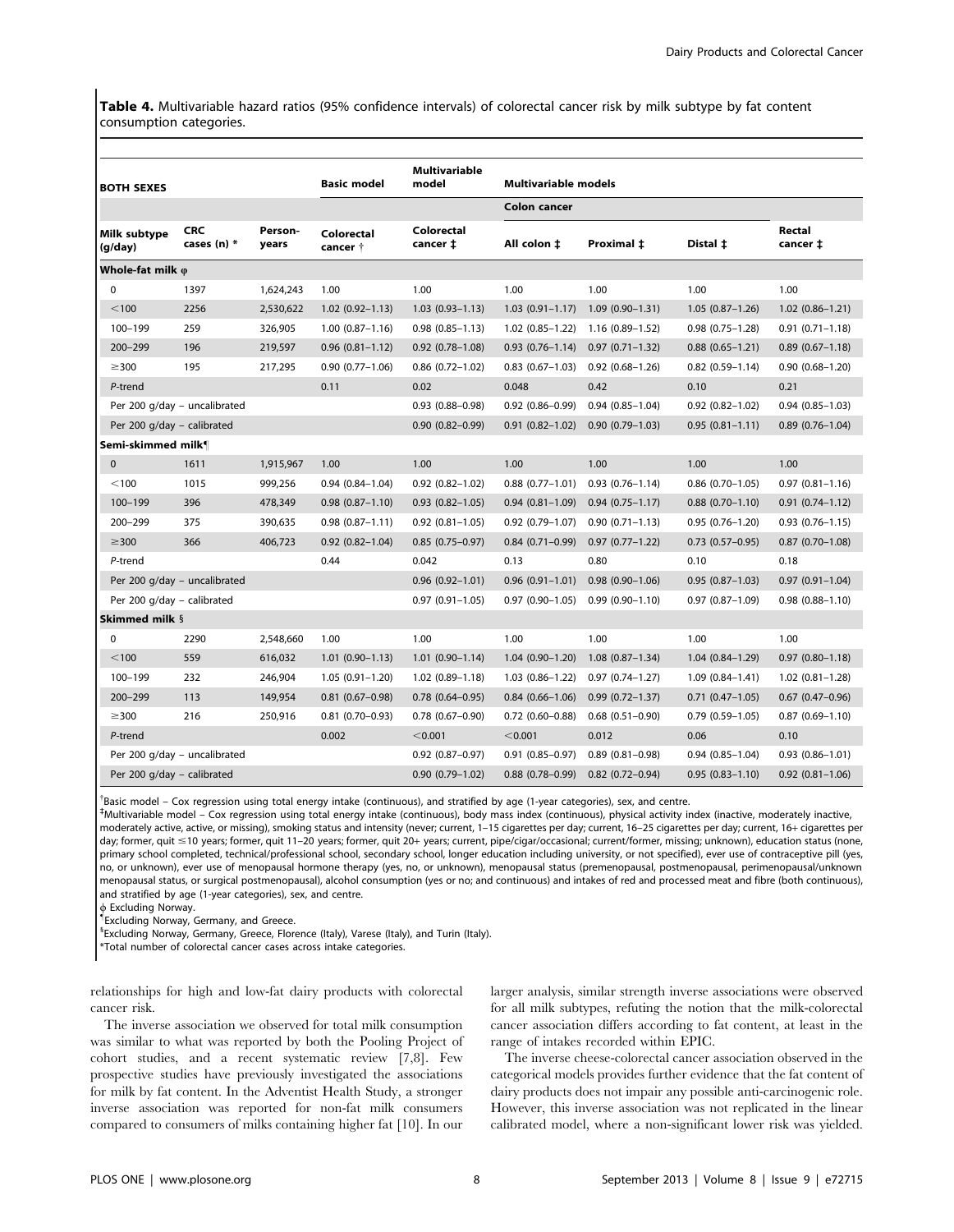Table 5. Multivariable hazard ratios (95% confidence intervals) of colorectal cancer risk by dietary calcium intake categories.

| <b>BOTH SEXES</b>             |                  |                                | Multivariable<br>Basic model<br>model<br>Multivariable models |                                |                        |                           |                           |                        |                        |
|-------------------------------|------------------|--------------------------------|---------------------------------------------------------------|--------------------------------|------------------------|---------------------------|---------------------------|------------------------|------------------------|
|                               |                  |                                |                                                               |                                |                        | <b>Colon cancer</b>       |                           |                        |                        |
|                               |                  | <b>CRC</b><br>cases<br>$(n)$ * | Person-years                                                  | Colorectal<br>cancer $\dagger$ | Colorectal<br>cancer ‡ | All colon ±               | Proximal ‡                | Distal ‡               | Rectal cancer ‡        |
|                               |                  |                                |                                                               | $(n=4,513)$                    | $(n = 4, 513)$         | $(n = 2,868)$             | (n = 1,298)               | $(n = 1,266)$          | $(n = 1,645)$          |
| Calcium (mg/day)              |                  |                                |                                                               |                                |                        |                           |                           |                        |                        |
| Q <sub>1</sub>                | < 661            | 943                            | 1,034,125                                                     | 1.00                           | 1.00                   | 1.00                      | 1.00                      | 1.00                   | 1.00                   |
| Q2                            | 662-845 885      |                                | 1,048,337                                                     | $0.87(0.79 -$<br>0.95)         | $0.88$ $(0.80 - 0.97)$ | $0.92(0.82 -$<br>1.04)    | $0.94(0.79 -$<br>1.12)    | $0.89(0.74 - 1.06)$    | $0.82$ (0.70-0.96)     |
| Q3                            | $846-$<br>1030   | 921                            | 1,054,640                                                     | $0.86$ (0.78-<br>0.94)         | $0.89(0.81 - 0.98)$    | $0.90(0.80 -$<br>1.02)    | $0.85(0.71 -$<br>1.03)    | $0.96(0.80 - 1.15)$    | $0.87$ (0.74-1.02)     |
| Q4                            | $1031 -$<br>1279 | 891                            | 1,059,887                                                     | $0.78$ (0.70-<br>0.87)         | $0.82$ (0.74-0.91)     | $0.81(0.71 -$<br>0.93)    | $0.80(0.66 -$<br>0.98)    | $0.76$ (0.63-0.93)     | $0.83$ (0.70-0.98)     |
| Q <sub>5</sub>                | $\geq$ 1280      | 873                            | 1,063,951                                                     | $0.73$ $(0.65 -$<br>0.82)      | $0.78(0.69 - 0.88)$    | $0.75(0.65 -$<br>0.88)    | $0.77(0.62 -$<br>0.97)    | $0.72(0.58 - 0.91)$    | $0.82$ (0.67–0.99)     |
| P-trend                       |                  |                                |                                                               | < 0.001                        | < 0.001                | < 0.001                   | 0.014                     | 0.003                  | 0.12                   |
| Per 200 mg/day - uncalibrated |                  |                                |                                                               |                                | $0.95(0.93 - 0.97)$    | $0.95(0.93 -$<br>0.98)    | $0.95(0.91 -$<br>0.99)    | $0.96(0.92 - 0.99)$    | $0.96$ (0.92-0.99)     |
| Per 200 mg/day - calibrated   |                  |                                |                                                               |                                | $0.95(0.91 - 0.99)$    | $0.94(0.90 -$<br>0.98)    | $0.94(0.89 -$<br>0.99)    | $0.94(0.88 - 0.99)$    | $0.96(0.91-1.02)$      |
| Dairy calcium (mg/day)        |                  |                                |                                                               |                                |                        |                           |                           |                        |                        |
| Q1                            | $<$ 308          | 998                            | 1,027,736                                                     | 1.00                           | 1.00                   | 1.00                      | 1.00                      | 1.00                   | 1.00                   |
| Q <sub>2</sub>                | 309-462 869      |                                | 1,038,754                                                     | $0.84(0.77 -$<br>0.92)         | $0.85(0.78 - 0.94)$    | $0.86$ (0.76-<br>0.96)    | $0.75(0.63 -$<br>0.90)    | $0.99(0.83 - 1.17)$    | $0.85(0.73 - 0.99)$    |
| Q3                            | 463-621 866      |                                | 1,049,098                                                     | $0.81(0.74 -$<br>0.89)         | $0.83(0.76 - 0.91)$    | $0.84(0.74 -$<br>0.94)    | $0.85(0.72 -$<br>1.02)    | $0.83$ (0.69-0.99)     | $0.82$ (0.70-0.97)     |
| Q4                            | 622-838 866      |                                | 1,061,151                                                     | $0.75$ (0.68-<br>0.83)         | $0.78$ (0.70-0.86)     | $0.78$ $(0.69 -$<br>0.88) | $0.76$ $(0.63 -$<br>0.91) | $0.78$ $(0.65 - 0.94)$ | $0.78$ $(0.66 - 0.92)$ |
| Q5                            | $\geq 839$       | 909                            | 1,076,084                                                     | $0.75$ (0.68-<br>(0.83)        | $0.78$ (0.70-0.87)     | $0.75(0.66 -$<br>0.86)    | $0.73$ (0.60-<br>0.89)    | $0.78$ $(0.63 - 0.95)$ | $0.83$ (0.70-0.99)     |
| P-trend                       |                  |                                |                                                               | < 0.001                        | < 0.001                | < 0.001                   | 0.009                     | 0.003                  | 0.053                  |
| Per 200 mg/day - uncalibrated |                  |                                |                                                               |                                | $0.95(0.93 - 0.97)$    | $0.95(0.92 -$<br>0.97)    | $0.95(0.91 -$<br>0.98)    | $0.95(0.92 - 0.99)$    | $0.96(0.92 - 0.99)$    |
| Per 200 mg/day - calibrated   |                  |                                |                                                               |                                | $0.95(0.91 - 0.99)$    | $0.94(0.90 -$<br>0.99)    | $0.94(0.89 -$<br>1.00)    | $0.94(0.89 - 1.00)$    | $0.96(0.90-1.03)$      |
| Non-dairy calcium (mg/day)    |                  |                                |                                                               |                                |                        |                           |                           |                        |                        |
| Q <sub>1</sub>                | $<$ 276 $\,$     | 816                            | 1,060,798                                                     | 1.00                           | 1.00                   | 1.00                      | 1.00                      | 1.00                   | 1.00                   |
| Q2                            | 277-344 971      |                                | 1,061,241                                                     | $1.07(0.97 -$<br>1.19)         | 1.10 (0.99-1.22)       | $1.10(0.96 -$<br>1.25)    | 1.07 (0.88-<br>1.31)      | $1.13(0.93 - 1.37)$    | $1.11(0.93 - 1.32)$    |
| Q <sub>3</sub>                | 345-410 975      |                                | 1,054,658                                                     | $1.05(0.94 -$<br>1.17)         | $1.09(0.97 - 1.23)$    | $1.12(0.97 -$<br>1.29)    | $1.25(1.01 -$<br>1.55)    | $1.03(0.82 - 1.28)$    | $1.05(0.87 - 1.27)$    |
| Q4                            | 411-501 891      |                                | 1,044,603                                                     | $0.96$ $(0.85 -$<br>1.09)      | $1.01(0.89 - 1.16)$    | 1.05 (0.89-<br>1.23)      | $1.04(0.81 -$<br>1.33)    | $1.08(0.85 - 1.38)$    | $0.96(0.77 - 1.20)$    |
| Q5                            | $\geq$ 502       | 855                            | 1,031,522                                                     | $0.98(0.85 -$<br>1.12)         | $1.05(0.90-1.23)$      | 1.09 (0.89-<br>1.32)      | $1.18$ (0.88-<br>1.59)    | $0.98(0.72 - 1.32)$    | $0.99(0.76 - 1.29)$    |
| P-trend                       |                  |                                |                                                               | 0.244                          | 0.87                   | 0.77                      | 0.45                      | 0.64                   | 0.52                   |
| Per 200 mg/day - uncalibrated |                  |                                |                                                               |                                | $1.02(0.94 - 1.10)$    | $1.06(0.96 -$<br>1.17)    | $1.05(0.91 -$<br>1.21)    | $1.07(0.92 - 1.25)$    | $0.95(0.83 - 1.08)$    |
| Per 200 mg/day - calibrated   |                  |                                |                                                               |                                | $1.00(0.81 - 1.24)$    | $1.06$ (0.87-<br>1.30)    | $0.94(0.76 -$<br>1.15)    | $1.15(0.92 - 1.43)$    | $0.92$ (0.73-1.15)     |

{ Basic model – Cox regression using total energy intake (continuous), and stratified by age (1-year categories), sex, and centre.

` Multivariable model – Cox regression using total energy intake (continuous), body mass index (continuous), physical activity index (inactive, moderately inactive, moderately active, active, or missing), smoking status and intensity (never; current, 1-15 cigarettes per day; current, 16-25 cigarettes per day; current, 16+ cigarettes per day; former, quit ≤10 years; former, quit 11-20 years; former, quit 20+ years; current, pipe/cigar/occasional; current/former, missing; unknown), education status (none, primary school completed, technical/professional school, secondary school, longer education including university, or not specified), ever use of contraceptive pill (yes, no, or unknown), ever use of menopausal hormone therapy (yes, no, or unknown), menopausal status (premenopausal, postmenopausal, perimenopausal/unknown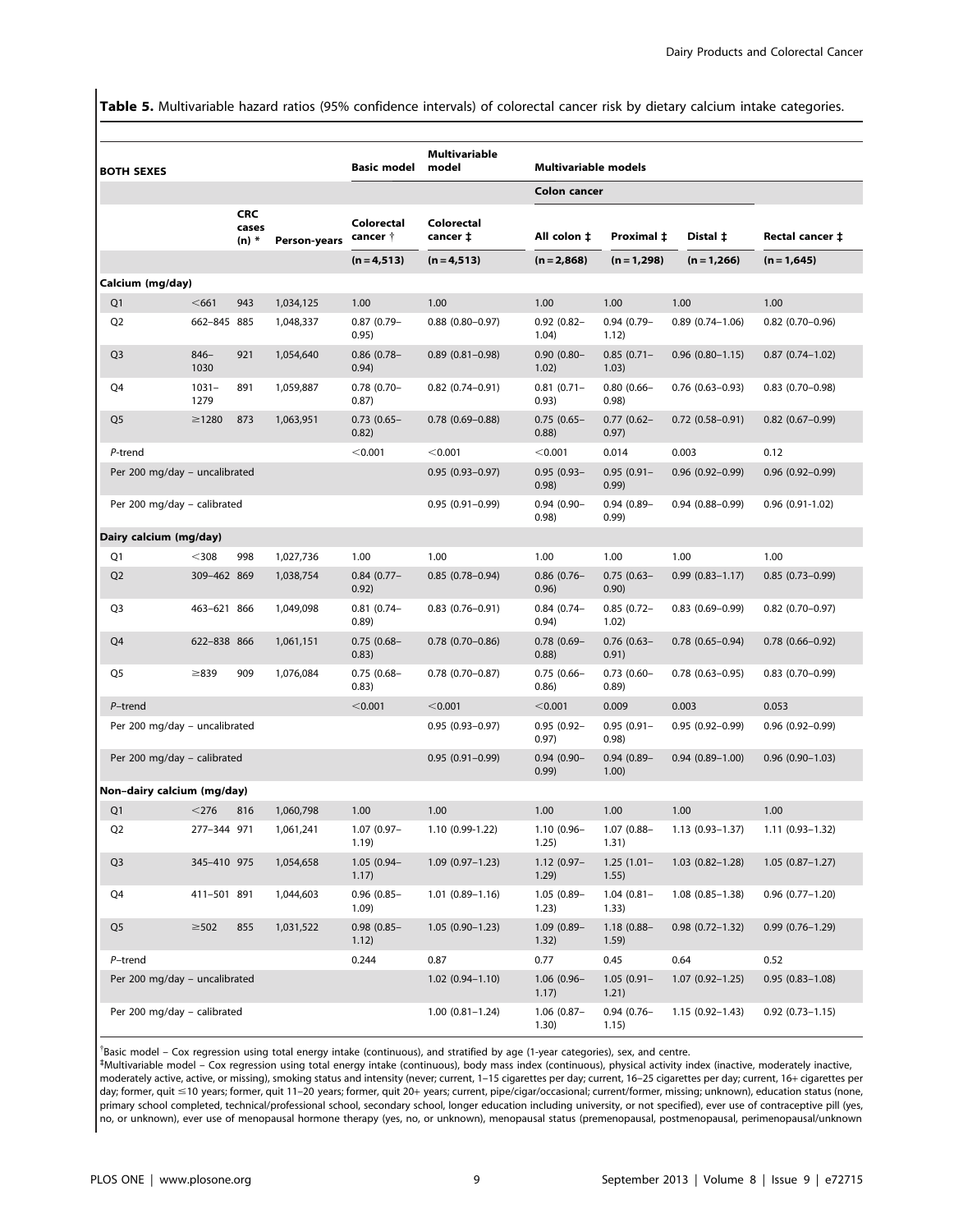menopausal status, or surgical postmenopausal), alcohol consumption (yes or no; and continuous) and intakes of red and processed meat, fibre, and mutual adjustment for other dietary calcium source (all continuous), and stratified by age (1-year categories), sex, and centre.

\*Total number of colorectal cancer cases across intake categories.

doi:10.1371/journal.pone.0072715.t005

For cheese consumption, results from the limited previous research have usually reported null results [11–13]. For yoghurt, an inverse colorectal cancer association in the categorical model was also not replicated in the linear calibrated model. Some evidence suggests that lactic acid bacteria contained within yoghurt products may protect against colorectal cancer [29]. Recently, an analysis of the EPIC-Italy cohorts reported a 35% reduced colorectal cancer risk - after adjustment for calcium intake – amongst participants who consumed more than 25 g/day of yoghurt compared to nonconsumption (less than 1 g/day) [15]. When we additionally adjusted for calcium intake, the inverse colorectal association in the categorical model disappeared. However, our results do not rule out the lactic acid hypothesis, as the types of yoghurt consumed across EPIC countries may differ in lactic acid content, and this information may not have been captured within our study.

We observed consistent inverse associations across all cancer sub-sites for dietary calcium intake, in line with the majority of published cohort studies [8,11,12,16,17]. Some studies have reported a threshold level for calcium intake  $(\sim 1,000)$  to  $\sim$ 1,400 mg/day), above which reductions in colorectal cancer risk are not observed [8,11]. In our analysis we did not observe a threshold association at any level of intake, or any departure from linearity. Our inverse associations were limited to dairy sources of calcium, as we observed either null or weak non-statistically significant associations in the non-dairy calcium models. Other prospective studies have reported no association [18,30] or increased risk [16] for non-dairy calcium intake with colorectal and colon cancers. A possible explanation for the non-inverse associations for non-dairy calcium could be that plant sources of calcium – the main contributors to non-dairy calcium intake amongst EPIC participants –contain oxalate and phytate which have been shown to inhibit calcium absorption [31]. Across all EPIC centres, milk contributes most to the consumption of total dairy products [32]. Lactose and casein in milk may increase the bioavailability of calcium, which could also explain the inverse associations we observed for dairy calcium [33]. The primary anticarcinogenic component contained within dairy foods is believed to be calcium [29]. Laboratory studies have shown that calcium can induce apoptosis in colonic epithelium cells, [34] and alter colonic K-ras gene mutations [35]. Animal and human intervention studies have shown that calcium impacts upon colonic cell differentiation: indirectly, by binding to available bile acids and fatty acids, suppressing their ability to modify colonic cell proliferation [36,37]; and directly, by suppressing colonic epithelial cell proliferation and inducing terminal differentiation [38]. Evidence from clinical trials suggests that calcium supplementation reduces the recurrence of colorectal adenoma [39]. Beyond the calcium content of dairy products, other constituents contained within these products may explain the inverse associations observed. For instance lactoferrin, vitamin D in fortified dairy products, and certain fatty acids, such as butyric acid, have been linked with having possible beneficial roles against colorectal cancer. [29] However, isolating the influence of individual food components present simultaneously in the same foods is difficult.

The public health implications of our results are complicated by the contrasting associations between calcium intake and prostate cancer. Dietary calcium has been consistently associated with increased prostate cancer risk, and the WCRF/AICR 2007 Expert

report judged it a ''probable'' cause of the disease [40]. Within EPIC, a 300 mg/day intake of dietary calcium was previously associated with a 9% increased risk of prostate cancer [41]. In our analysis, an equivalent daily intake amongst men and women would be associated with 7% statistically significant reduced colorectal cancer risks. At present, the available evidence for the divergent associations between cancer sites has not been considered convincing enough to justify potential sex-specific calcium and dairy product intake recommendations.

Strengths of our study include its large-scale prospective design, the large number of colorectal cancer cases and the possibility of controlling for the main potential confounders. However, information on past bowel cancer screening and previous endoscopy procedures were unknown; although previous studies have observed unchanged inverse calcium-colon cancer relationships when the multivariable models were additionally adjusted for endoscopy history [30]. A further limitation was that intake of calcium supplements could not be included in our analysis; although other large cohort studies have observed only minor differences in associations between total calcium intakes (supplements plus diet) compared solely to dietary sources [8,17]. In our study, diet was assessed through dietary questionnaires, which are subject to measurement error. Random misclassification may have thus caused an attenuation of the estimates of the diet-disease association; however, we partially corrected our estimates through regression calibration using 24-hdr data [28]. Another study limitation was that changes in diet during follow-up could not be taken into account; however, this does not appear to have influenced our conclusions since our results are consistent with those of other cohort studies, some of which used cumulative estimates of diet over time [8,30].

In conclusion, our study supports potential beneficial roles for dietary intakes of dairy products and calcium on colorectal cancer prevention. Inverse associations were observed for low-fat and high-fat dairy products; indicating that the fat content contained within dairy products does not influence this relationship.

### Ethical approval review board information for local EPIC centres

The National Committee on Health Research Ethics (Denmark); Comité de Protection des Personnes (France); Ethics Committee of the Heidelberg University Medical School (Heidelberg, Germany); Ethikkommission der Landesärztekammer Brandenburg Cottbus (Potsdam, Germany); University of Athens Medical School (Greece) Comitato Etico Indipendente, Fondazione IRCCS Istituto Nazionale dei Tumori, Milano (Italy); Human Genetics Foundation Torino: Ethics Committee (Turn, Italy); The Medical Ethical Committee (METC = Medisch Ethische Toetsingscommissie) of the University Medical Center Utrecht (UMCU), Utrecht, the Netherlands (The Netherlands); Regional ethical committee for Northern Norway and the Norwegian Data Inspectorate (Norway); CEIC Comité de Ética de Investigación Clínica (Spain); Ethics Committee of Lundst University (Malmö, Sweden); Umea Regional Ethical Review Board (Umea, Sweden); Norwich District Ethics Committee (Cambridge, UK); Scotland A Research Ethics Committee (Oxford); and the Imperial College Research Ethics Committee [ICREC] (UK).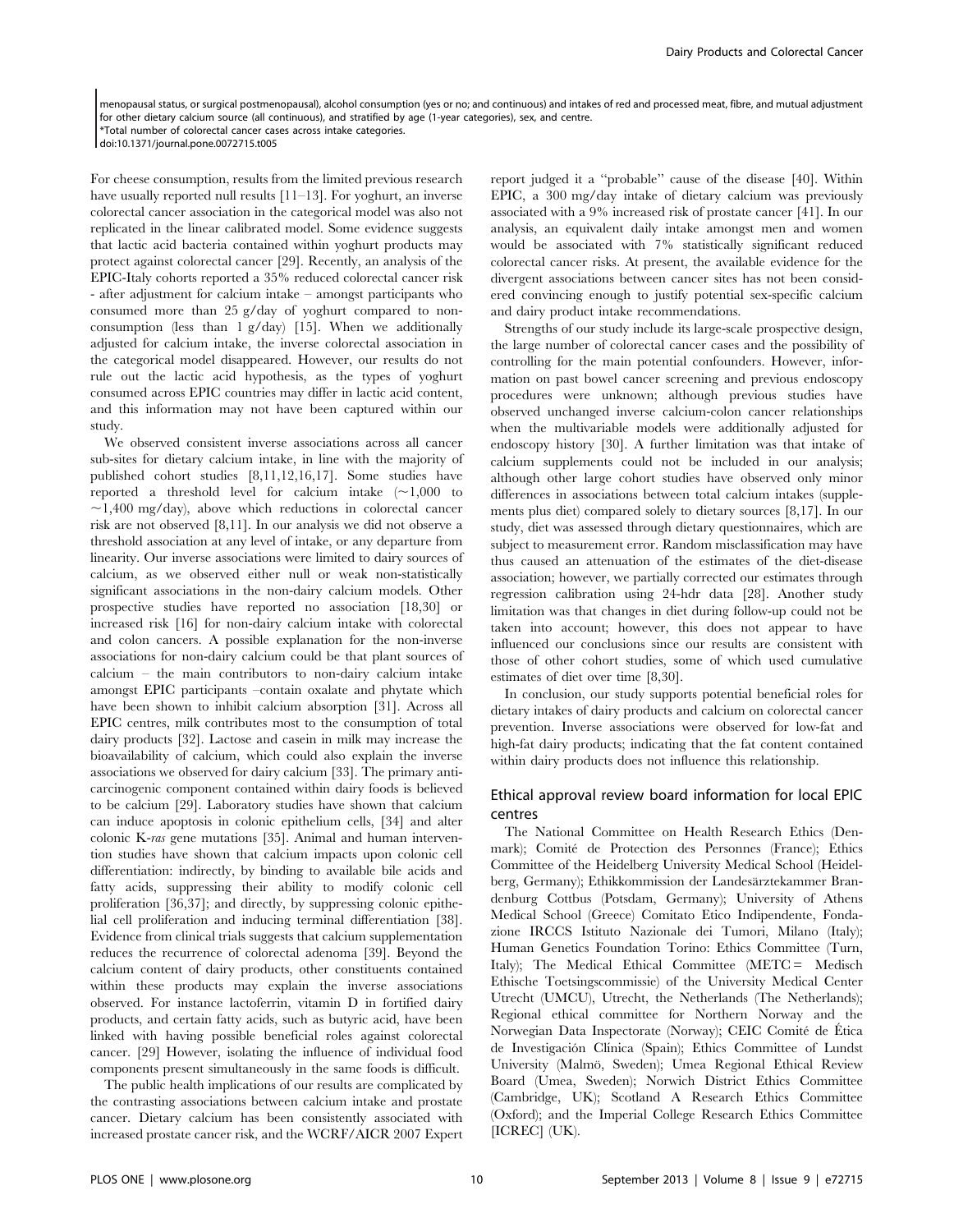#### Supporting Information

File S1 Supporting information. Figure S1. Multivariable hazard ratios and 95% confidence intervals of colorectal cancer risk by country, per 400 g/day increase in total dairy intake. Hazard ratios estimated by Cox proportional hazards models adjusting for total energy intake (continuous), body mass index (continuous), physical activity index (inactive, moderately inactive, moderately active, active, or missing), smoking status and intensity (never; current, 1–15 cigarettes per day; current, 16–25 cigarettes per day; current,  $16+$  cigarettes per day; former, quit  $\leq 10$  years; former, quit 11–20 years; former, quit 20+ years; current, pipe/ cigar/occasional; current/former, missing; unknown), education status (none, primary school completed, technical/professional school, secondary school, longer education including university, or not specified), ever use of contraceptive pill (yes, no, or unknown), ever use of menopausal hormone therapy (yes, no, or unknown), menopausal status (premenopausal, postmenopausal, perimenopausal/unknown menopausal status, or surgical postmenopausal), alcohol consumption (yes or no; and continuous) and intakes of red and processed meat and fibre (both continuous), and stratified by age (1-year categories), sex, and centre. Figure S2. Multivariable hazard ratios and 95% confidence intervals of colorectal cancer risk by country, per 200 mg/day increase in total dietary calcium (B). Hazard ratios estimated by Cox proportional hazards models adjusting for total energy intake (continuous), body mass index (continuous), physical activity index (inactive, moderately inactive, moderately active, active, or missing), smoking status and intensity (never; current, 1–15 cigarettes per day; current, 16–25 cigarettes per day; current,  $16+$  cigarettes per day; former, quit  $\leq 10$  years; former, quit 11–20 years; former, quit 20+ years; current, pipe/

#### References

- 1. Ferlay J, Shin HR, Bray F, Forman D, Mathers C, et al. (2010) Estimates of worldwide burden of cancer in 2008: GLOBOCAN 2008. Int J Cancer 127: 2893–2917. 10.1002/ijc.25516.
- 2. Parkin DM, Bray F, Ferlay J, Pisani P (2005) Global Cancer Statistics, 2002. CA: A Cancer Journal for Clinicians 55: 74–108. 10.3322/canjclin.55.2.74.
- 3. Kamangar F, Dores GM, Anderson WF (2006) Patterns of Cancer Incidence, Mortality, and Prevalence Across Five Continents: Defining Priorities to Reduce Cancer Disparities in Different Geographic Regions of the World. Journal of Clinical Oncology 24: 2137–2150.
- 4. McMichael AJ, McCall MG, Hartshore JM, Woodings TL (1980) Patterns of gastro-intestinal cancer in european migrants to Australia: The role of dietary change. Int J Cancer 25: 431–437. 10.1002/ijc.2910250402.
- 5. Haenszel W, Kurihara M (1968) Studies of Japanese migrants. I. Mortality from cancer and other diseases among Japanese in the United States. J Natl Cancer Inst 40: 43–68. doi:10.1371/journal.pmed.0040325.
- 6. World Cancer Research Fund/American Institute for Cancer Research (2011) Continuous Update Project Report Summary. Food, Nutrition, Physical Activity, and the Prevention of Colorectal Cancer.
- 7. Aune D, Lau R, Chan DSM, Vieira R, Greenwood DC, et al. (2011) Dairy products and colorectal cancer risk: a systematic review and meta-analysis of cohort studies. Annals of Oncology .
- 8. Cho E, Smith-Warner SA, Spiegelman D, Beeson WL, van den Brandt PA, et al. (2004) Dairy Foods, Calcium, and Colorectal Cancer: A Pooled Analysis of 10 Cohort Studies. Journal of the National Cancer Institute 96: 1015–1022.
- 9. Narisawa T, Reddy B, Weisburger J (1978) Effect of bile acids and dietary fat on large bowel carcinogenesis in animal models. Journal of Gastroenterology 13: 206–212.
- 10. Singh PN, Fraser GE (1998) Dietary Risk Factors for Colon Cancer in a Lowrisk Population. American Journal of Epidemiology 148: 761–774.
- 11. Larsson SC, Bergkvist L, Rutegård J, Giovannucci E, Wolk A (2006) Calcium and dairy food intakes are inversely associated with colorectal cancer risk in the Cohort of Swedish Men. The American Journal of Clinical Nutrition 83: 667– 673.
- 12. Kesse E, Boutron-Ruault MC, Norat T, Riboli E, Clavel-Chapelon F, et al. (2005) Dietary calcium, phosphorus, vitamin D, dairy products and the risk of colorectal adenoma and cancer among French women of the E3N-EPIC prospective study. Int J Cancer 117: 137–144. 10.1002/ijc.21148.

13. Sanjoaquin MA, Appleby PN, Thorogood M, Mann JI, Key TJ (2004) Nutrition, lifestyle and colorectal cancer incidence: a prospective investigation of

intake categories.

## (DOCX)

## Author Contributions

Analyzed the data: NM TN. Wrote the paper: NM TN. Analysed the data: NM TN. Wrote the paper: NM TN. Review: PF MJ BBM GS ER. Interpretation of results: NM TN PF MJ BBM GS ER. Commented on the analysis and interpretation of the findings: AO A. Tjønneland CCD KO MCBR FCC LN RK BT HB MMB A. Trichopoulou PL DT DP VP RT PV SP PHMP VKD EW EL JRQG RZR MJSP MD CN EA JM MA IJ RP KTK NW TJK FLC VF MJG.

cigar/occasional; current/former, missing; unknown), education status (none, primary school completed, technical/professional school, secondary school, longer education including university, or not specified), ever use of contraceptive pill (yes, no, or unknown), ever use of menopausal hormone therapy (yes, no, or unknown), menopausal status (premenopausal, postmenopausal, perimenopausal/unknown menopausal status, or surgical postmenopausal), alcohol consumption (yes or no; and continuous) and intakes of red and processed meat and fibre (both continuous), and stratified by age (1-year categories), sex, and centre. Table S1. Multivariable hazard ratios (95% confidence intervals) of colorectal cancer risk in men by dairy product consumption categories. Table S2. Multivariable hazard ratios (95% confidence intervals) of colorectal cancer risk in women by dairy product consumption categories. Table S3. Multivariable hazard ratios (95% confidence intervals) of colorectal cancer risk in men by dietary calcium intake categories. Table S4. Multivariable hazard ratios (95% confidence intervals) of colorectal cancer risk in women by dietary calcium

10,998 vegetarians and non-vegetarians in the United Kingdom. Br J Cancer 90: 118–121.

- 14. Larsson SC, Bergkvist L, Wolk A (2005) High-fat dairy food and conjugated linoleic acid intakes in relation to colorectal cancer incidence in the Swedish Mammography Cohort. The American Journal of Clinical Nutrition 82: 894– 900.
- 15. Pala V, Sieri S, Berrino F, Vineis P, Sacerdote C, et al. (2011) Yogurt consumption and risk of colorectal cancer in the Italian European prospective investigation into cancer and nutrition cohort. Int J Cancer 129: 2712–2719. 10.1002/ijc.26193.
- 16. Kampman E, Goldbohm RA, van den Brandt PA, van't Veer P (1994) Fermented Dairy Products, Calcium, and Colorectal Cancer in the Netherlands Cohort Study. Cancer Research 54: 3186–3190.
- 17. Park Y, Leitzmann MF, Subar AF, Hollenbeck A, Schatzkin A (2009) Dairy Food, Calcium, and Risk of Cancer in the NIH-AARP Diet and Health Study. Arch Intern Med 169: 391–401.
- 18. Jarvinen R, Knekt P, Hakulinen T, Aromaa A (2001) Prospective study on milk products, calcium and cancers of the colon and rectum. Eur J Clin Nutr 55: 1000–1007.
- 19. Mazda J, Bueno-de-Mesquita HB, Pietro F, Franzel JB, Teresa N, et al. (2010) Association between pre-diagnostic circulating vitamin D concentration and risk of colorectal cancer in European populations:a nested case-control study. BMJ 340.
- 20. Riboli E, Kaaks R (1997) The EPIC Project: rationale and study design. European Prospective Investigation into Cancer and Nutrition. International Journal of Epidemiology 26: S6.
- 21. Riboli E, Hunt KJ, Slimani N, Ferrari P, Norat T, et al. (2002) European Prospective Investigation into Cancer and Nutrition (EPIC): study populations and data collection. Public Health Nutrition 5: 1113–1124.
- 22. Slimani N, Kaaks R, Ferrari P, Casagrande C, Clavel-Chapelon F, et al. (2002) European Prospective Investigation into Cancer and Nutrition (EPIC) calibration study: rationale, design and population characteristics. Public Health Nutrition 5: 1125–1145.
- 23. Slimani N, Deharveng G, Unwin I, Southgate DAT, Vignat J, et al. (2007) The EPIC nutrient database project (ENDB): a first attempt to standardize nutrient databases across the 10 European countries participating in the EPIC study. Eur J Clin Nutr 61: 1037–1056.
- 24. Schoenfeld D (1982) Partial residuals for the proportional hazards regression model. Biometrika 69: 239–241.